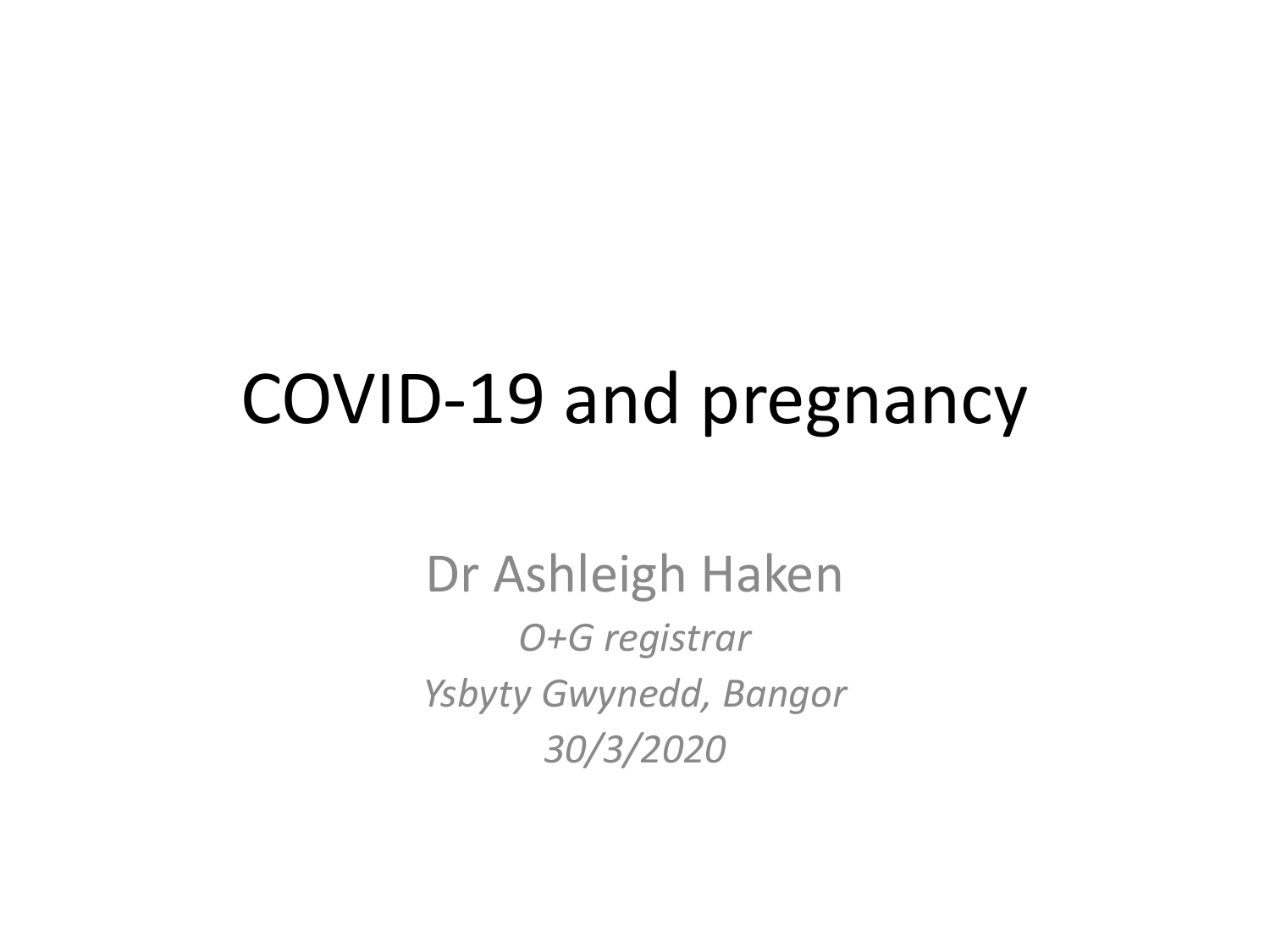# **Origins**

 $\text{-}$  SARS-COV-2 = COVID-19

– There are other coronaviruses e.g. MERS, common cold

• Wuhan City in November 2019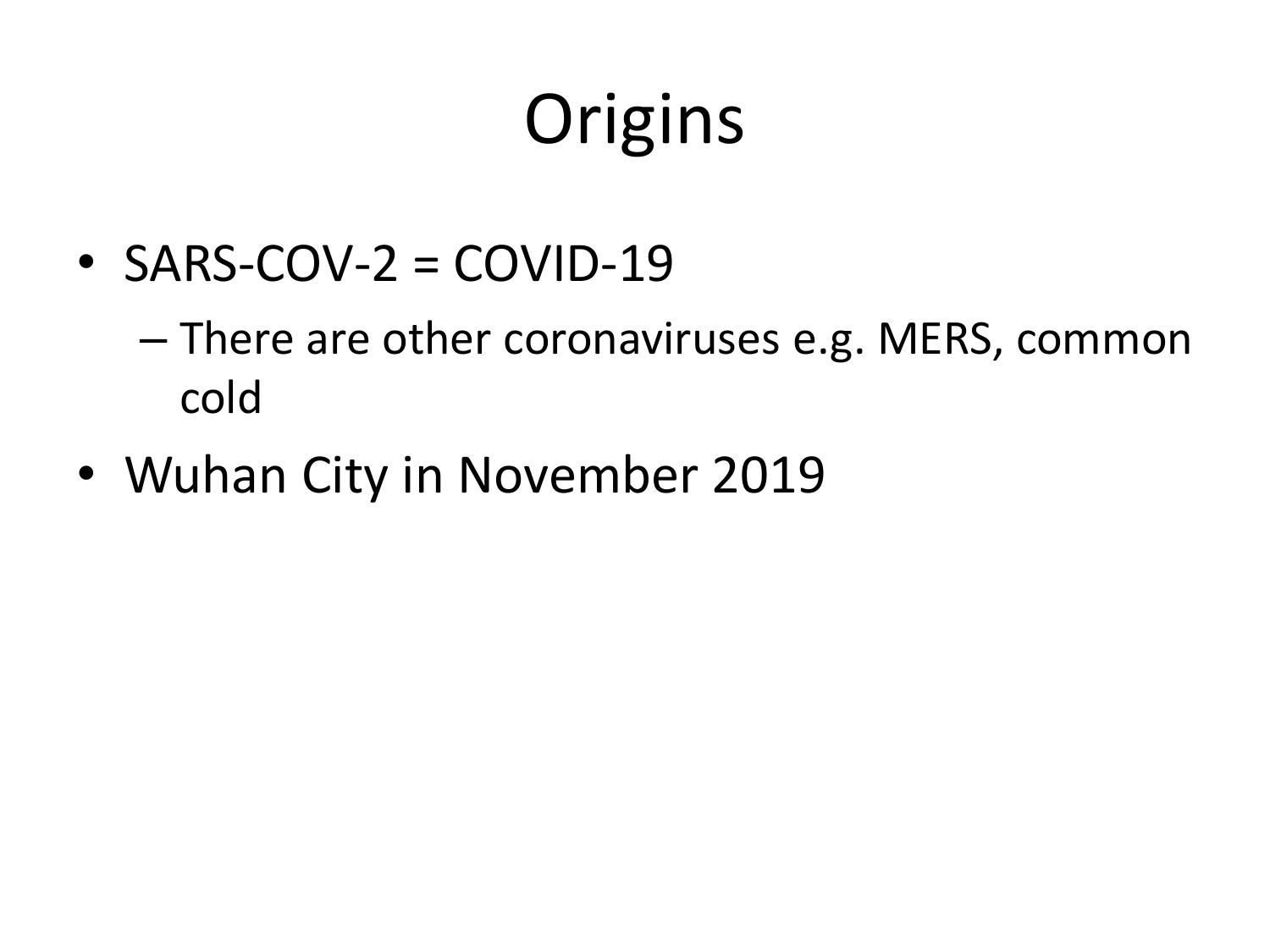# Current figures

| <b>Location</b> | <b>Cases</b>                                    | <b>Deaths</b>                                      |
|-----------------|-------------------------------------------------|----------------------------------------------------|
| Worldwide       | 770,106                                         | 36,938                                             |
| <b>USA</b>      | 156,632                                         | 2,870                                              |
| Italy           | 101,739                                         | 11,591                                             |
| <b>UK</b>       | 22,141                                          | 1,408                                              |
|                 | logarithmic<br>linear                           | linear<br>logarithmic                              |
|                 | <b>Total Cases</b><br>(Linear Scale)<br>1,000k  | <b>Total Deaths</b><br>(Linear Scale)<br>40k       |
|                 | Total Coronavirus Cases<br>750k<br>500k<br>250k | Total Coronavirus Deaths<br>30k<br>20k<br>10k      |
|                 | $\circ$<br>12 12 13 05 12 19 16 08 12 18 15     | $\mathbf 0$<br>12 12 13 05 12 13 16 10 12 13 13 15 |
|                 | <b>■■</b> Cases                                 | <b>Deaths</b>                                      |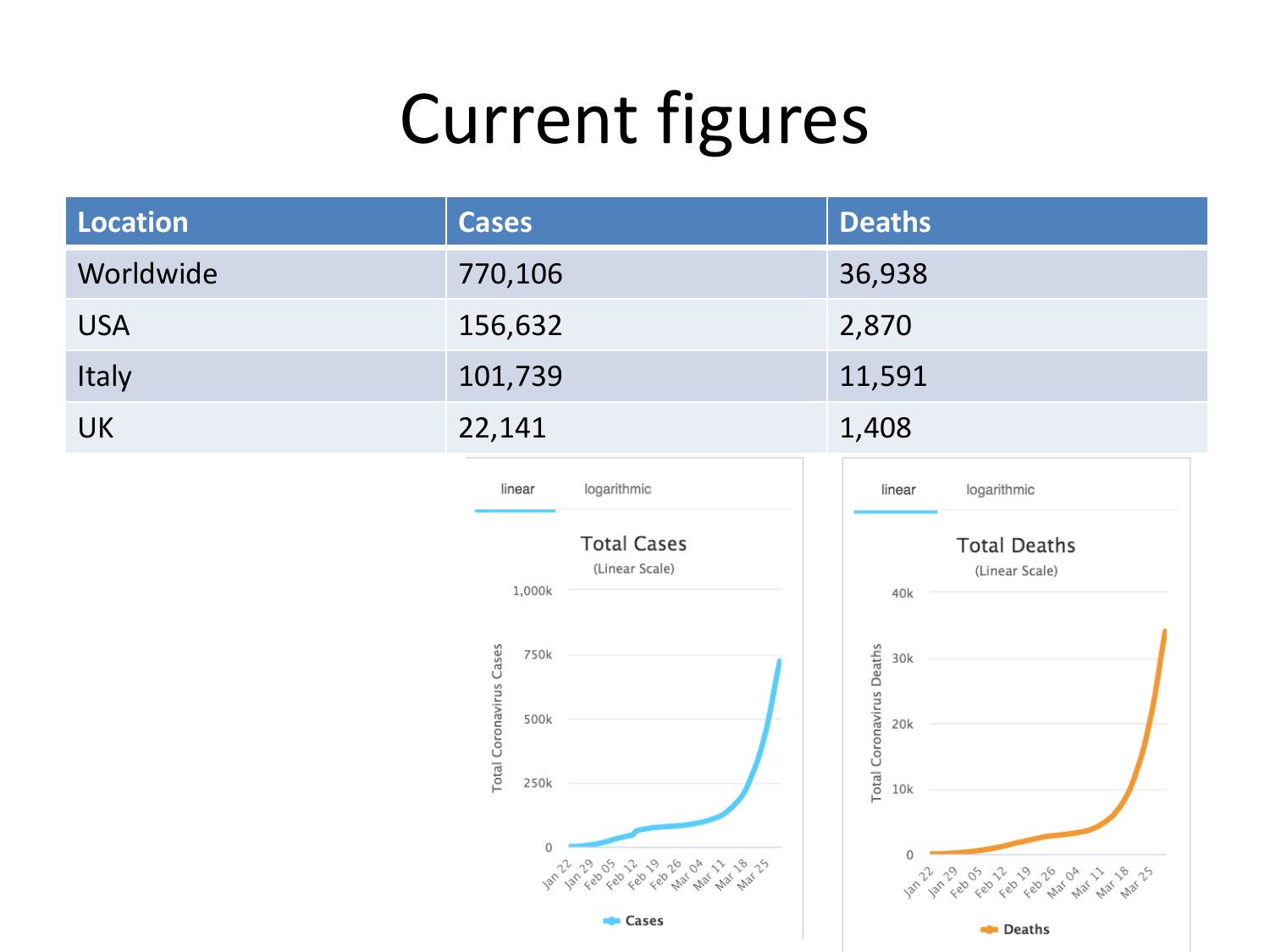## Transmission

- Respiratory secretions
- Faeces
- Fomites
- NOT genital tract / placental **in majority**
	- Placentas swabbed = negative
	- Babies screened = negative
	- Amniotic fluid, cord blood, breast milk = negative
	- *1 baby found to have IgM+ suggesting neonatal immune response*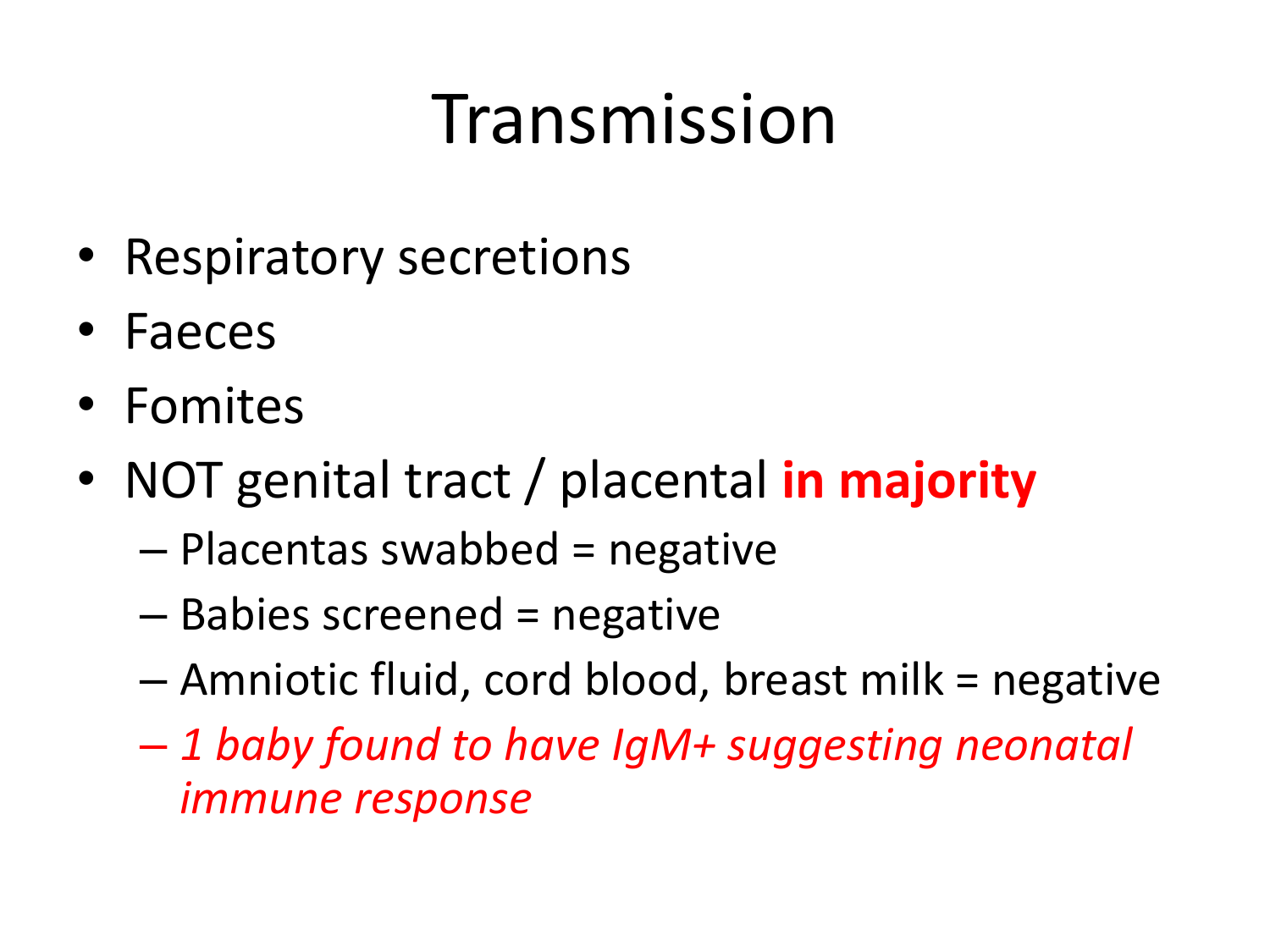### Current advice to prevent spread

- Only go outside for food, health reasons, work (if unable to work from home)
- Maintain 2m distance from others
- Wash hands as soon as home
- Do not meet anyone outside your household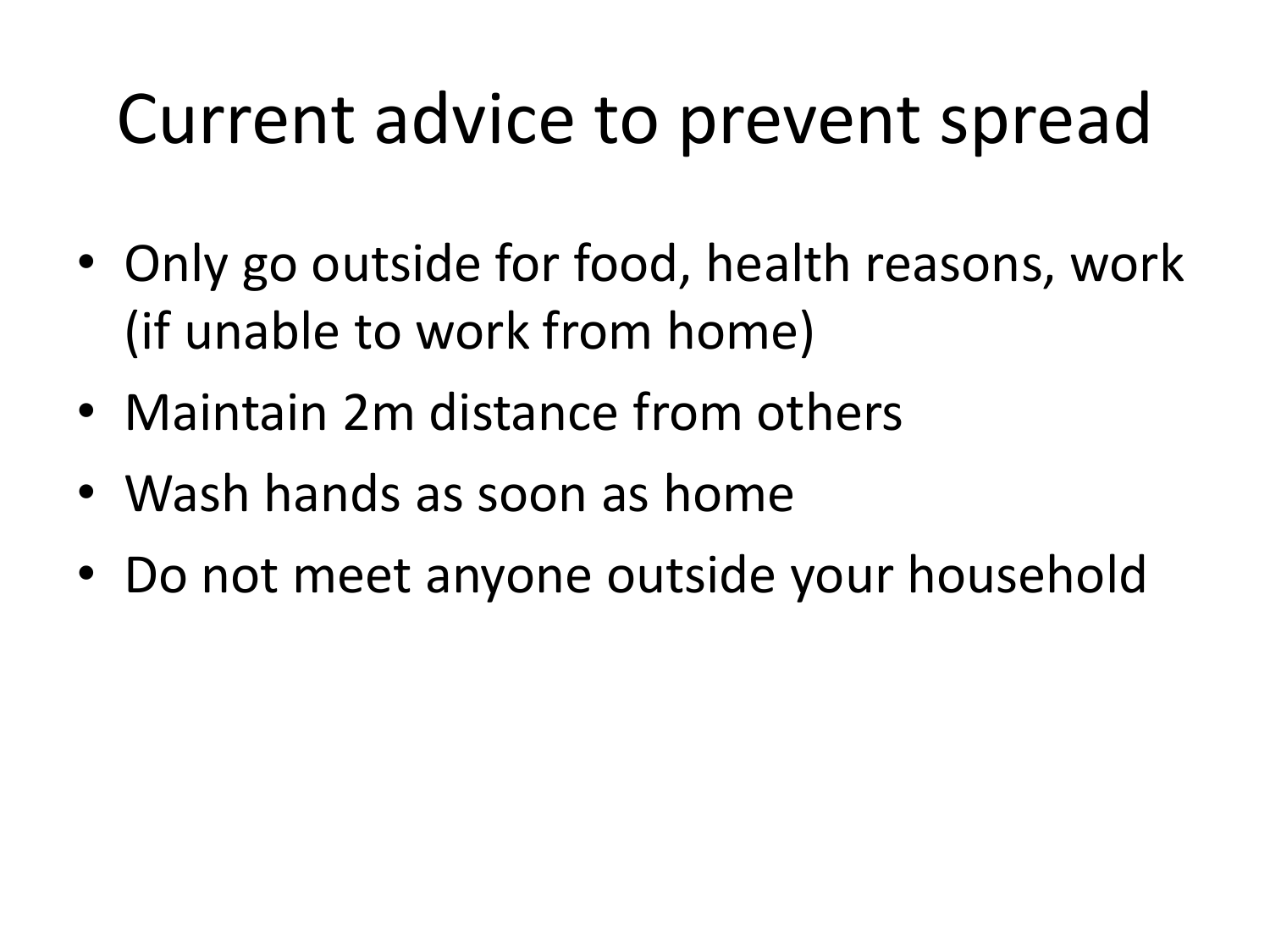## Detection

- Symptoms of concern
	- High temperature
	- Persistent dry cough
- Up to 14d incubation period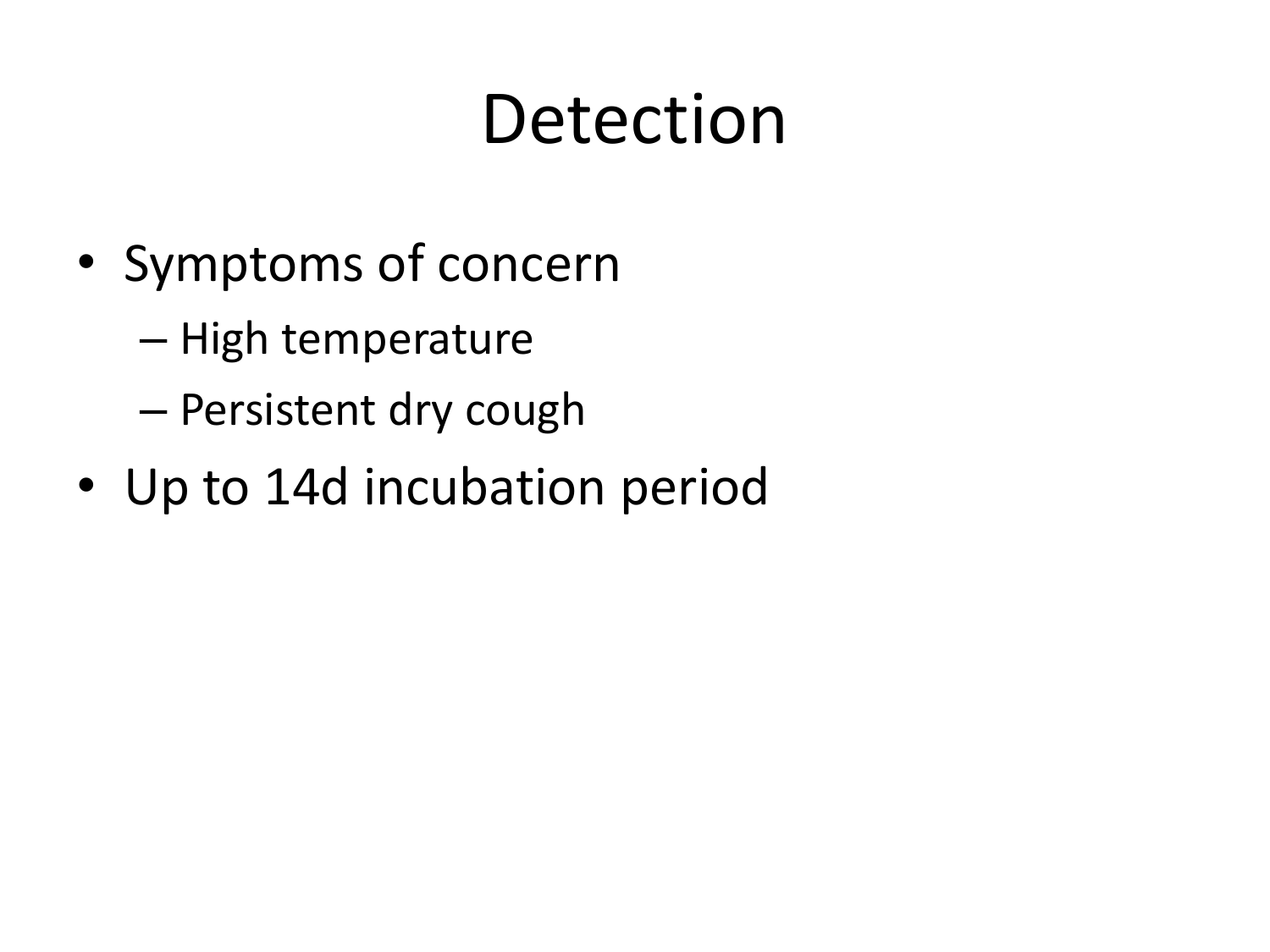# Risks to pregnancy

- Most will have mild flu-like symptoms only, or be asymptomatic
- Small risk of pneumonia, hypoxia, PTL
- Similar to influenza risks appear greater in last trimester
- 1 single case of 34wk EMCS (IUD), multi-organ failure and ITU admission
- No deaths in pregnant women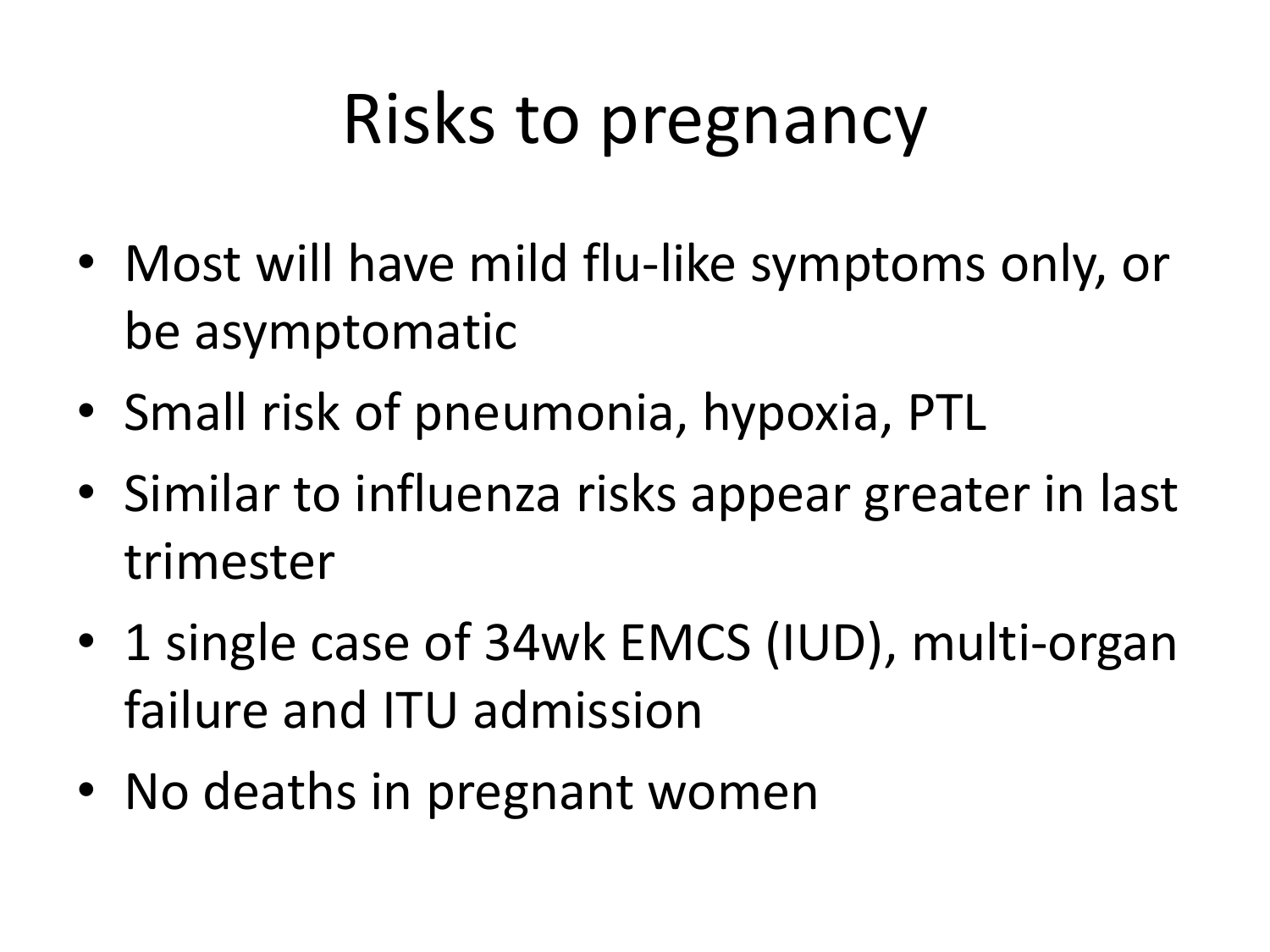# Risk to baby

- No increase in early pregnancy loss or infection leading to second trimester loss
- No evidence to suggest congenital effects/teratogenicity
- PTL case reports, may be iatrogenic effect, one case related to PPROM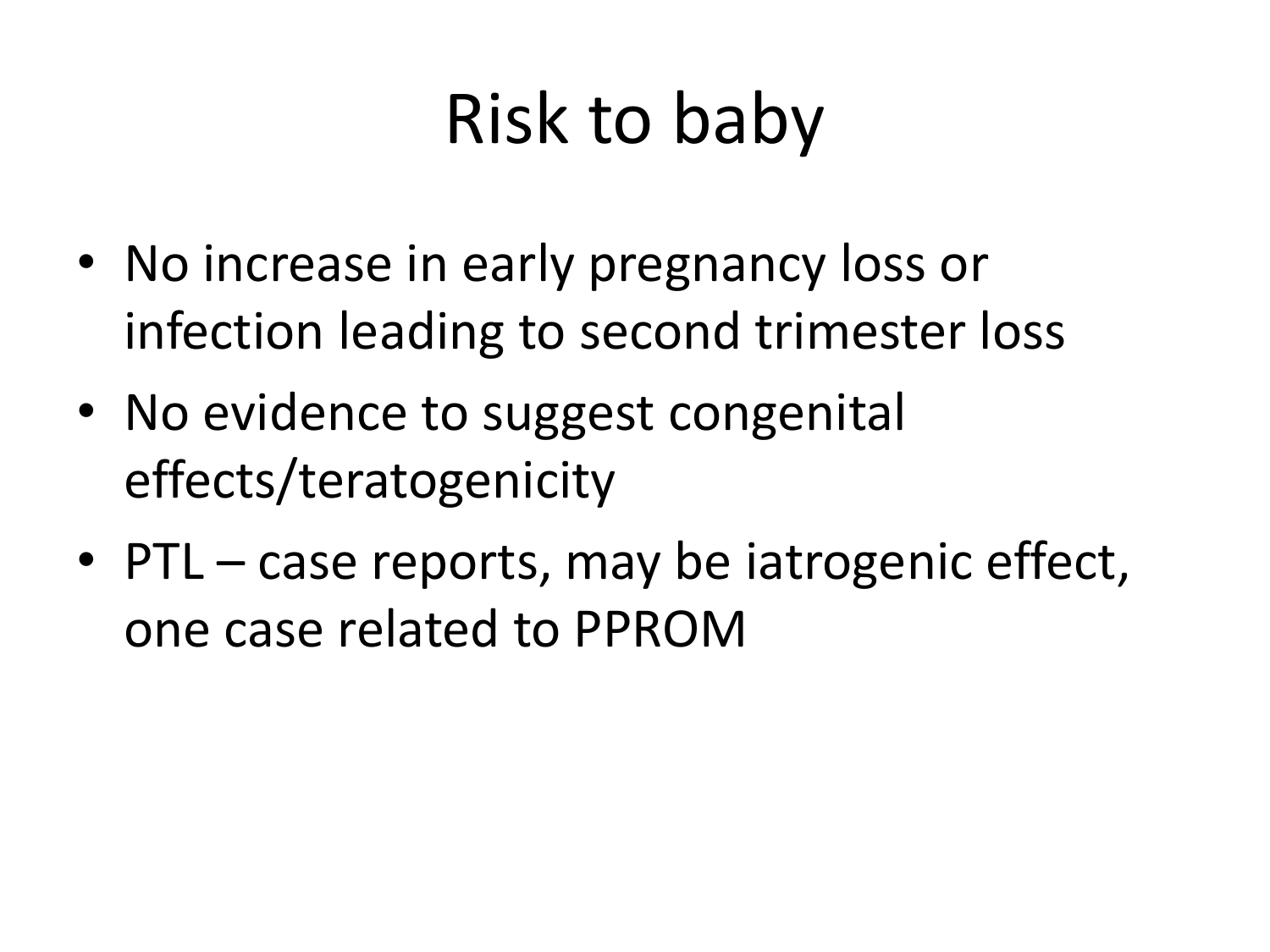# What can we tell our patients?

- No increased risk of contracting COVID-19
- We are experienced in managing pregnancy and viral illness
- Restrictions are to reduce the spread of infection, and reduce the small number of women that would be severely affected
- If symptoms are worsening you may need care in hospital (risk of more severe infection/pneumonia)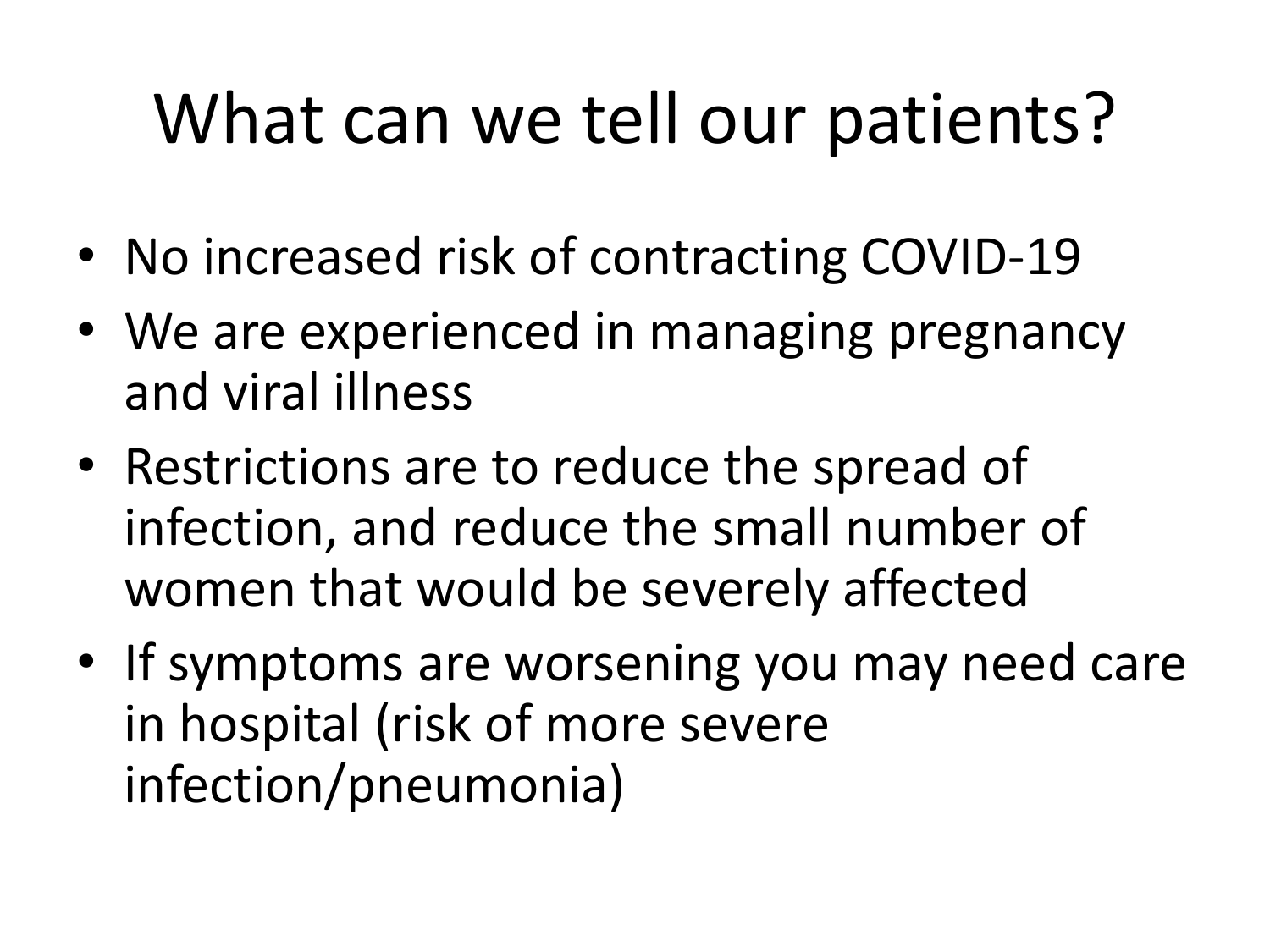# What is social distancing?

- UK Chief Medical Officer advises pregnant women to increase their social distancing
- Particularly those >28wk who should have minimal contact with others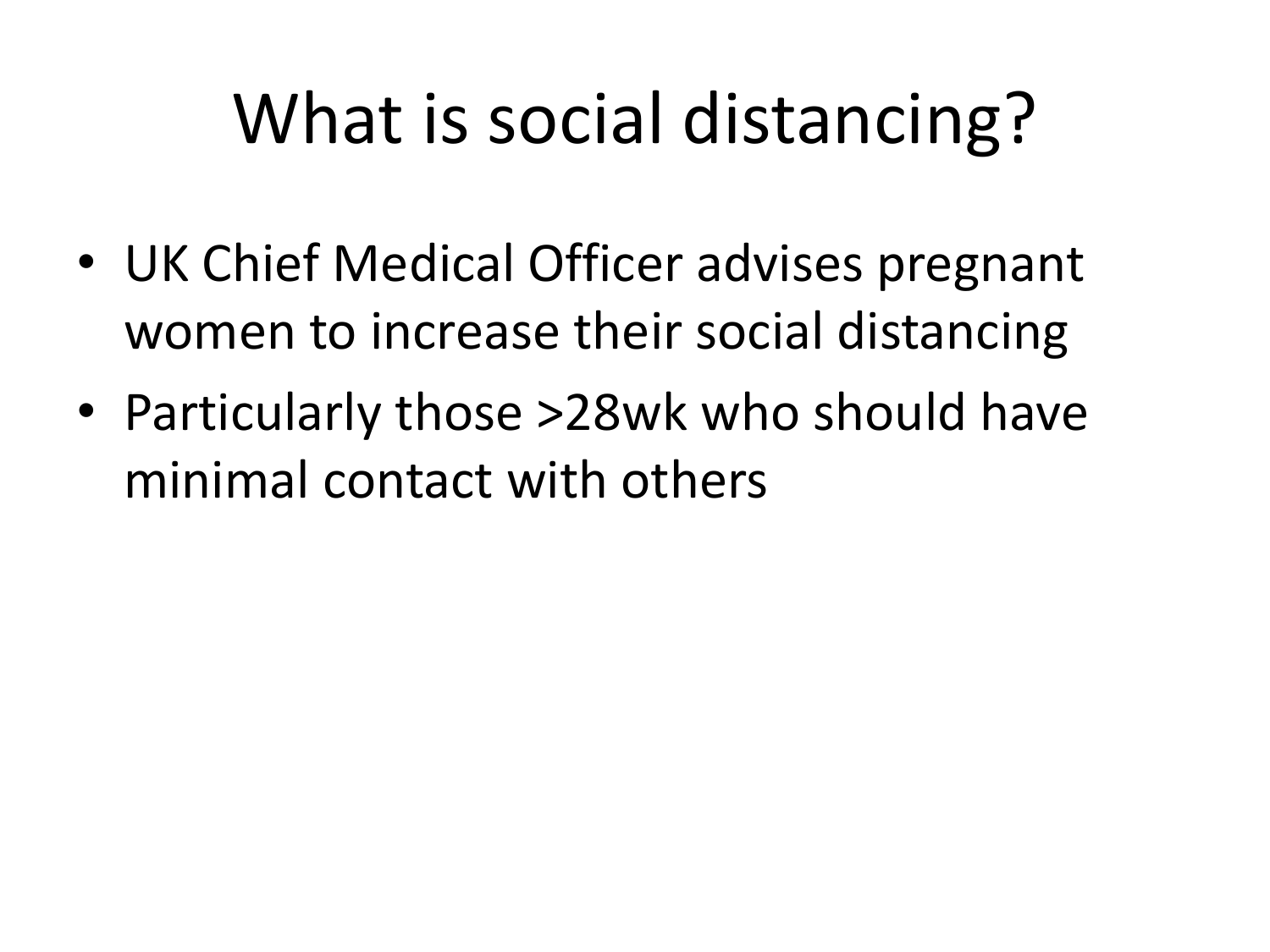### Routine appointments

- Contact maternity unit for advice on upcoming appointments
- Do not attend routine clinic if symptoms of COVID-19
- No children to be brought to appointments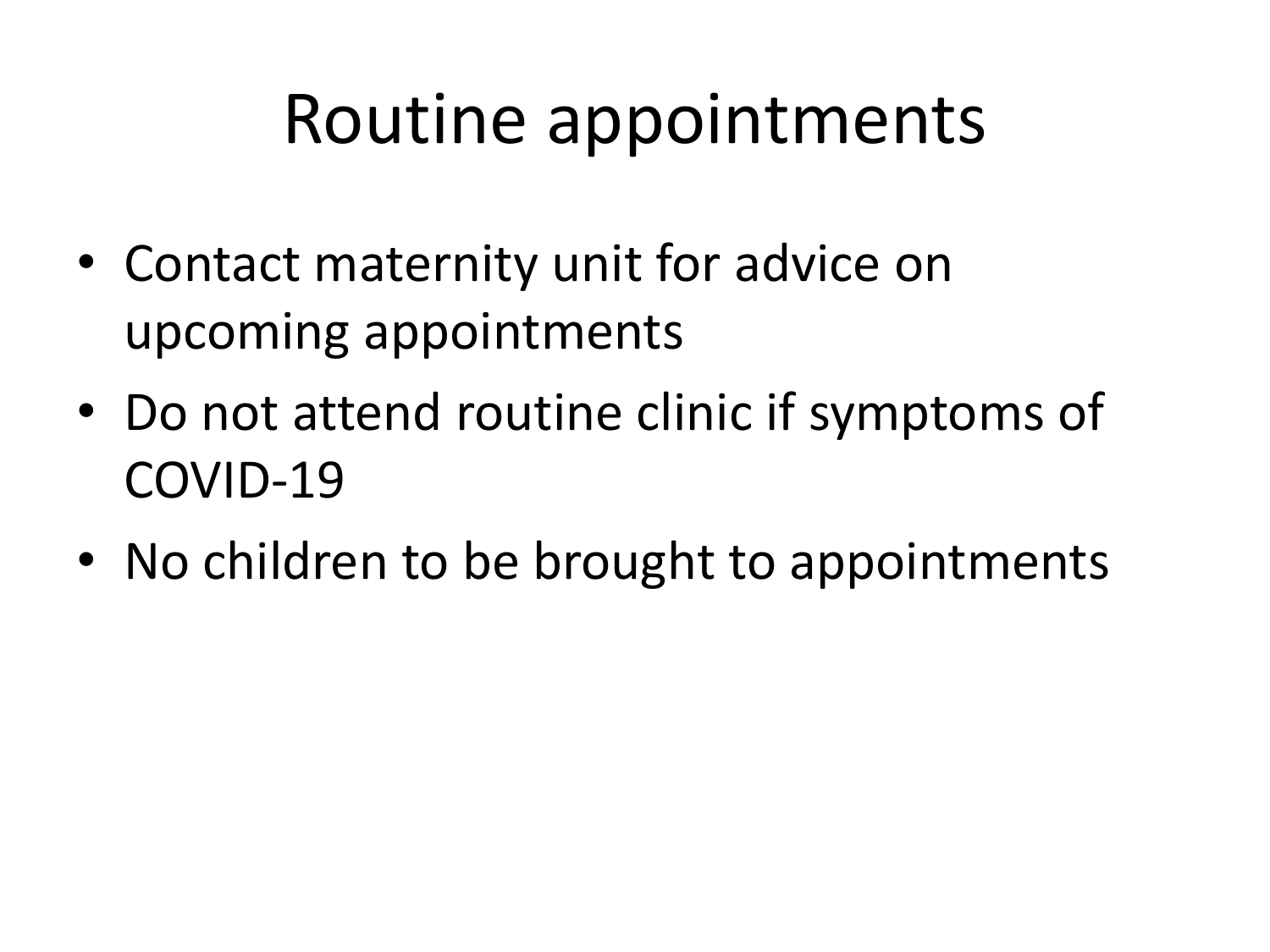# Obstetrics and midwifery

- An essential service
- Telecommunication where possible
- Record keeping paramount
- Register all confirmed cases of COVID-19
	- Delay appointment 7d from symptom onset
	- Delay for 14d if self isolating because of affected household member
- Repeated DNA should be contacted
- If >3w delay should contact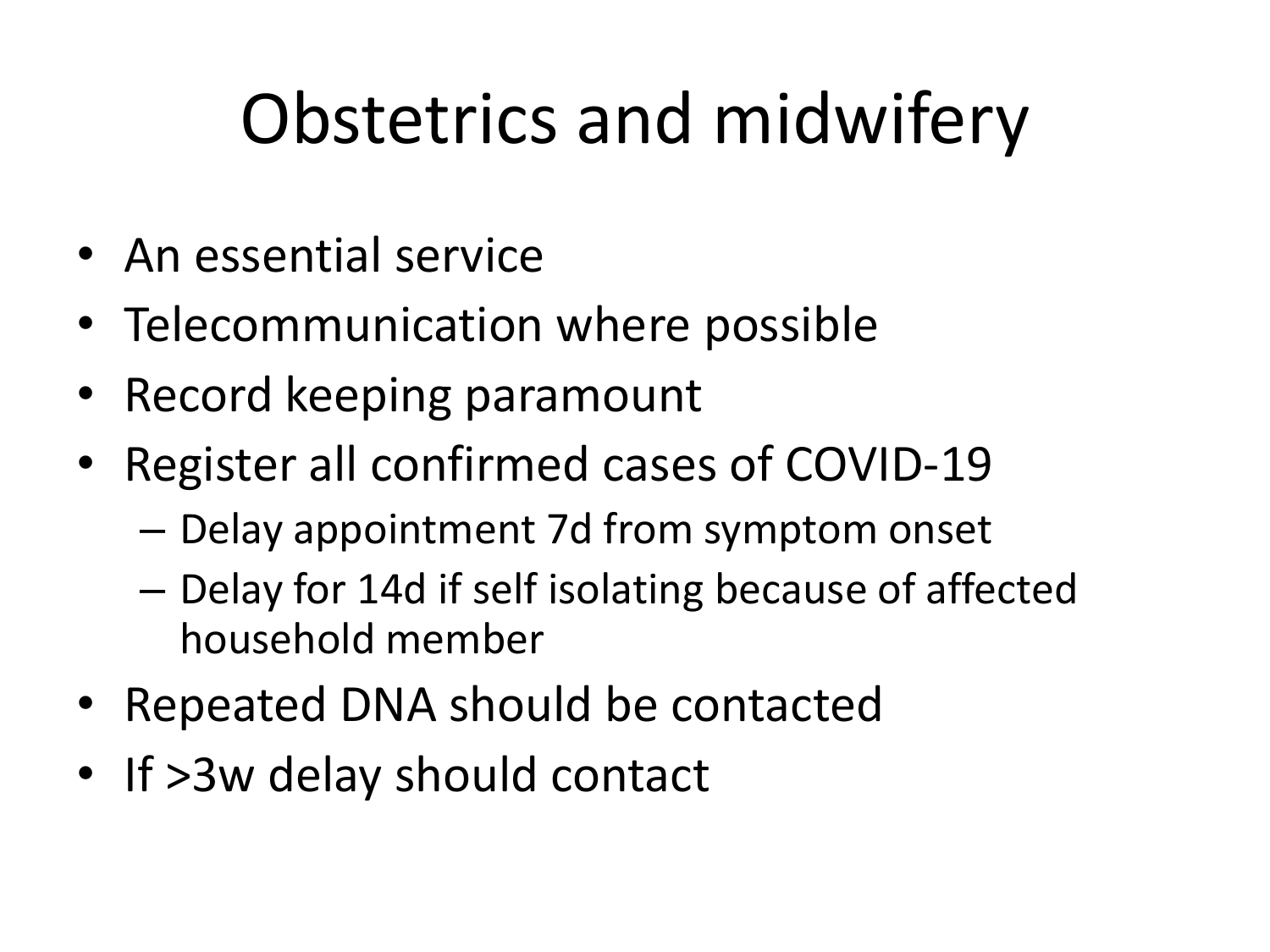# Advice to pts with ?COVID-19

- Call 111 for advice / use online symptom checker
- Use own transport
- Inform staff prior to entering building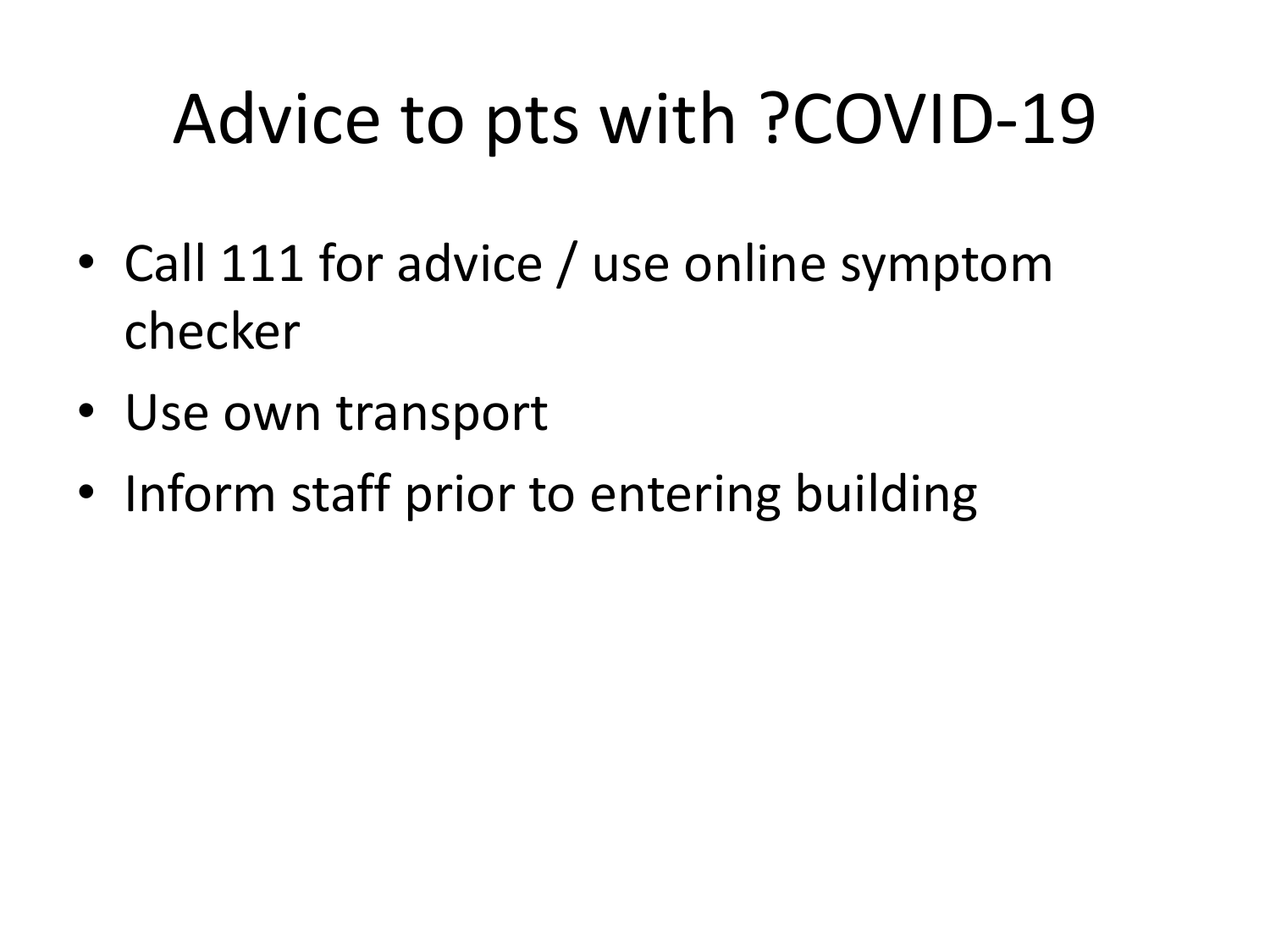# Assessment of ?COVID-19

- Wear surgical mask, gown and gloves
- Meet pt at hospital entrance
- Give pt a surgical mask and escort to isolation room
	- Ante-chamber
	- En-suite
	- Remove non-essential items prior to arrival
- Essential staff only to enter
- Visitors minimal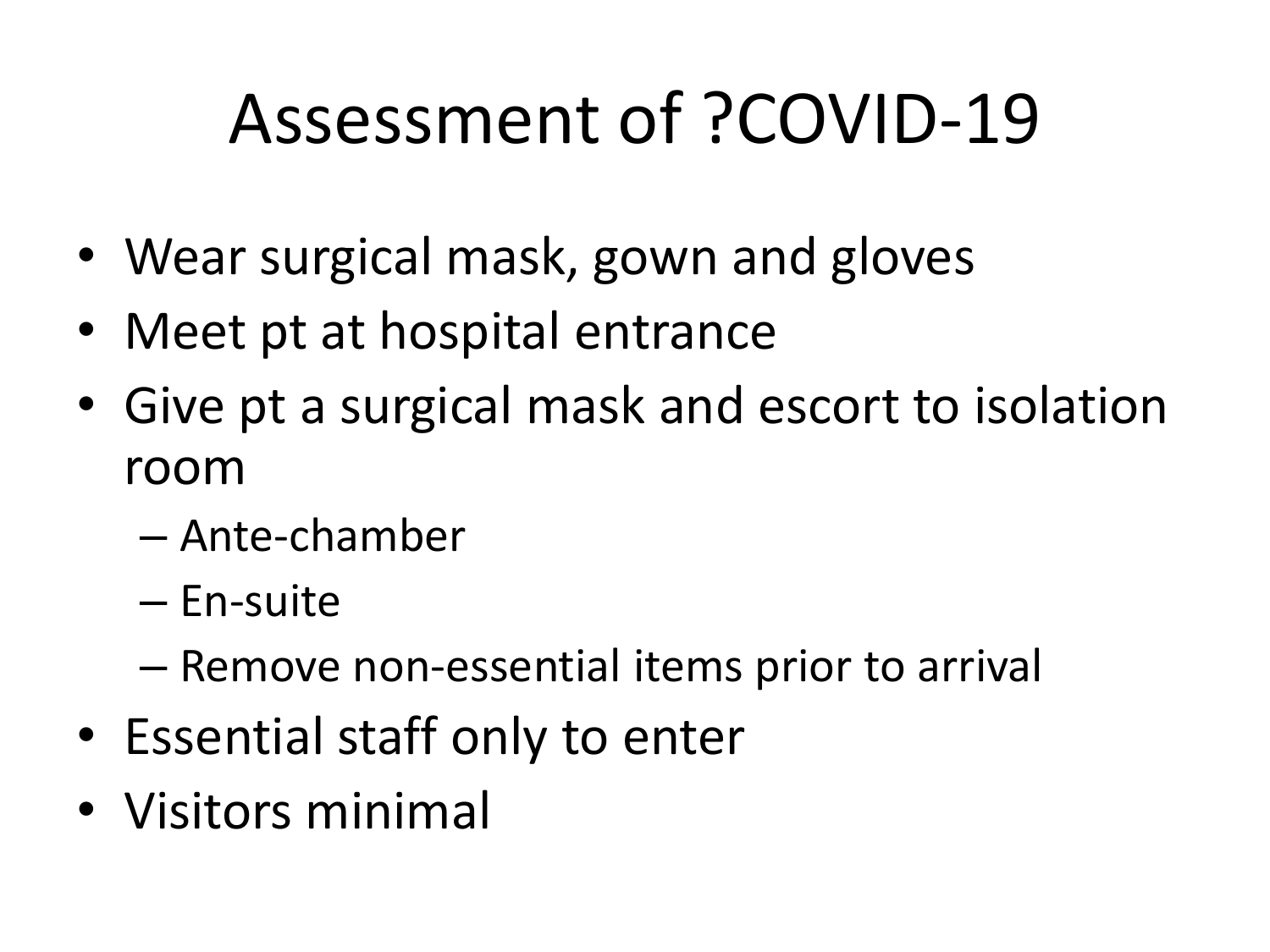#### Suspected COVID-19

#### **Treat as confirmed COVID-19 until results available**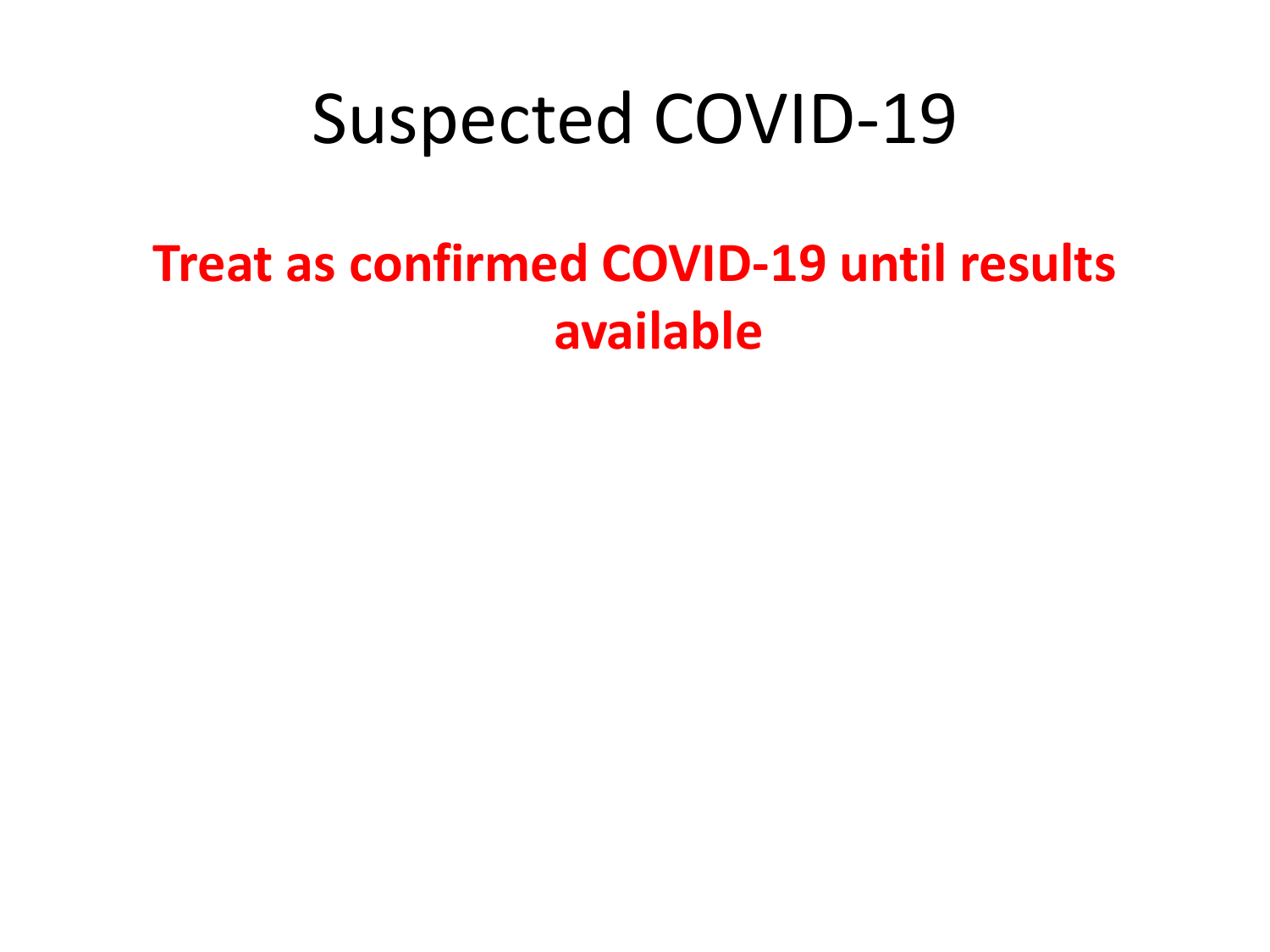#### Obstetric emergency

- Isolate and PPE
- Manage obs emergency BEFORE testing for COVID-19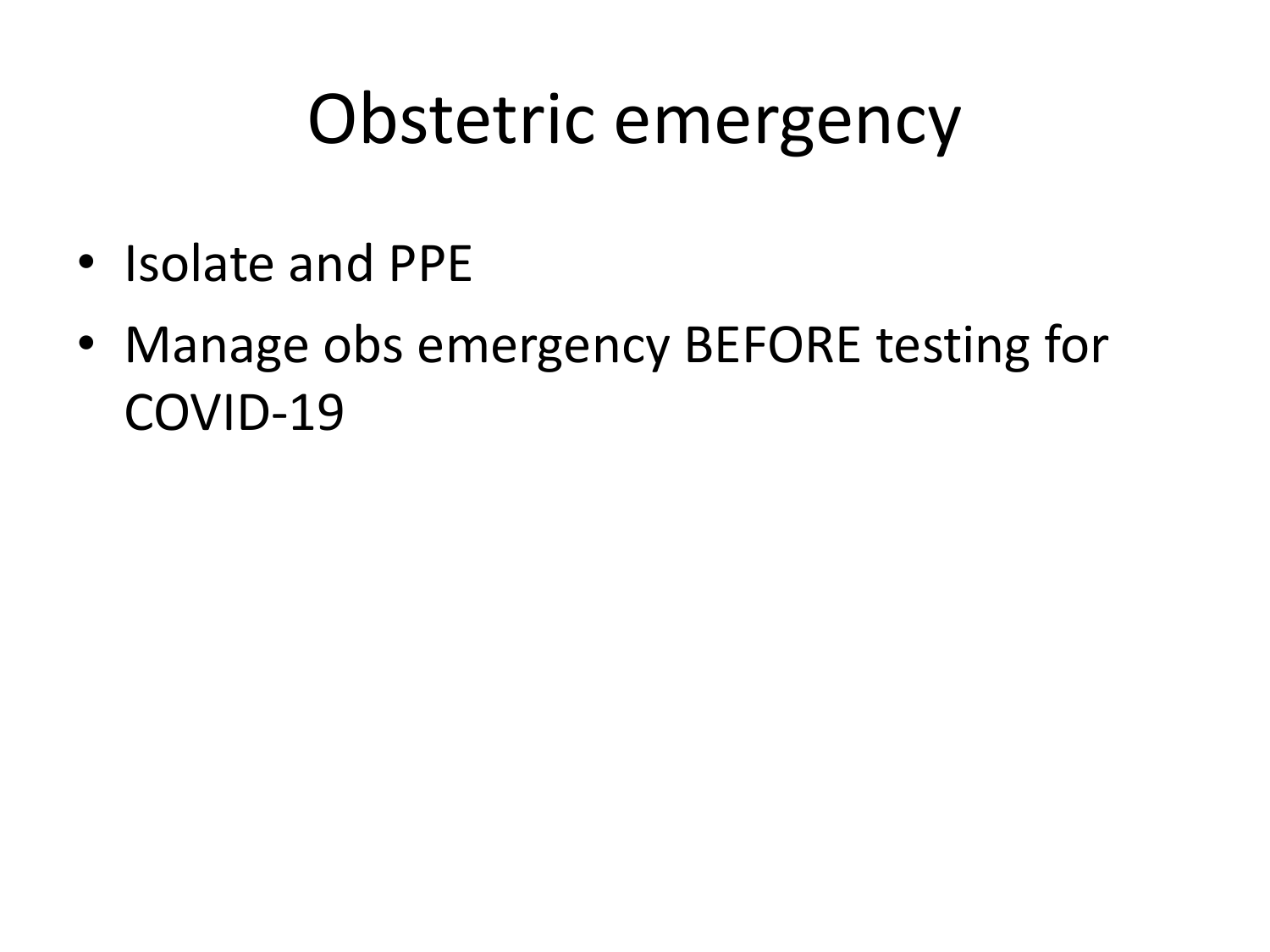# High risk ANC pts

• Require senior decision for timing of appts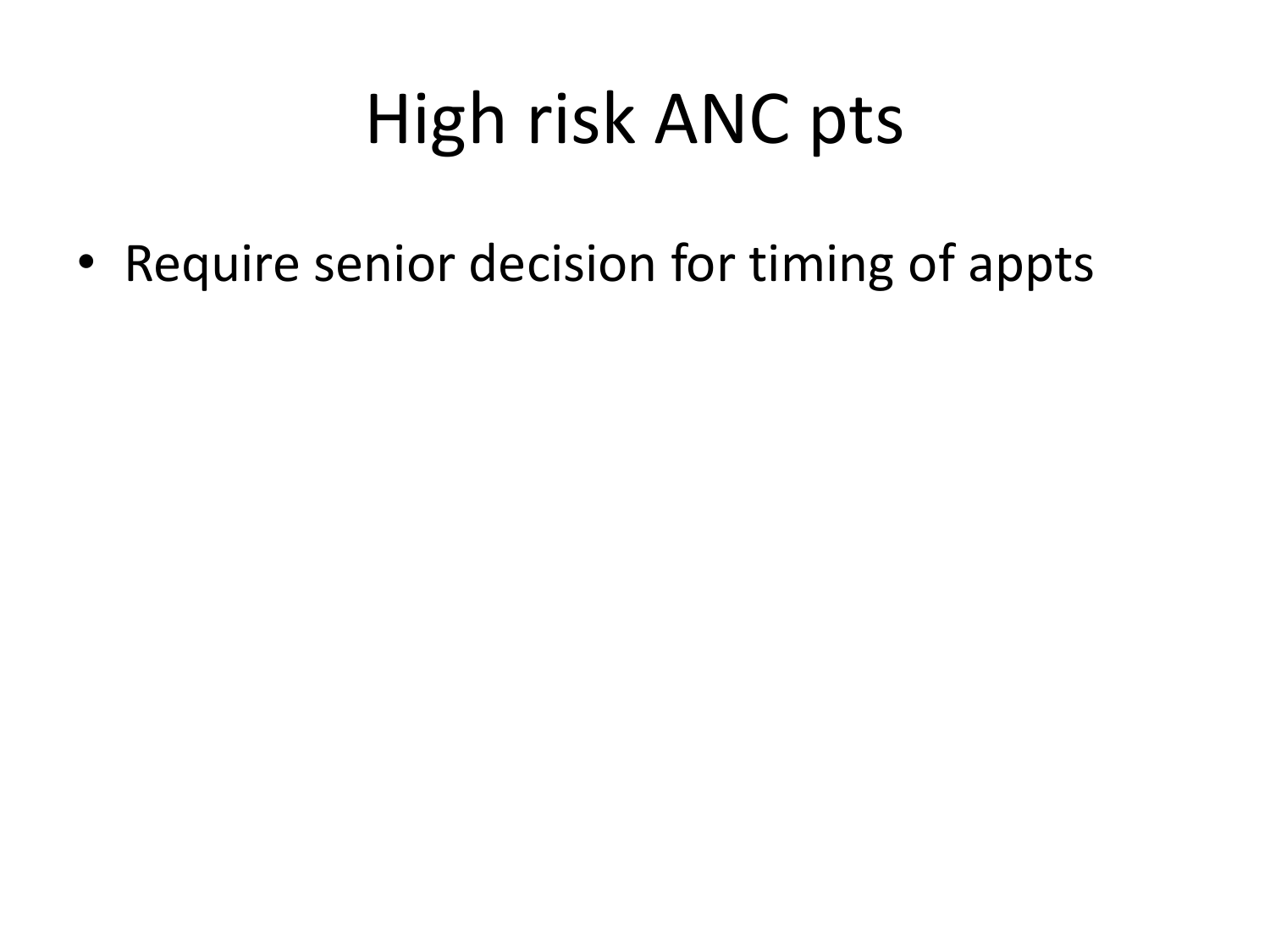#### Developing symptoms during admission

- Temp > 37.8 or new respiratory symptoms
	- COVID-19 test (+ other viral screen)
	- Isolate and manage as positive until results known
	- Healthcare workers exposed to pt during incubation period – do not need to self isolate as exposure likely to have been limited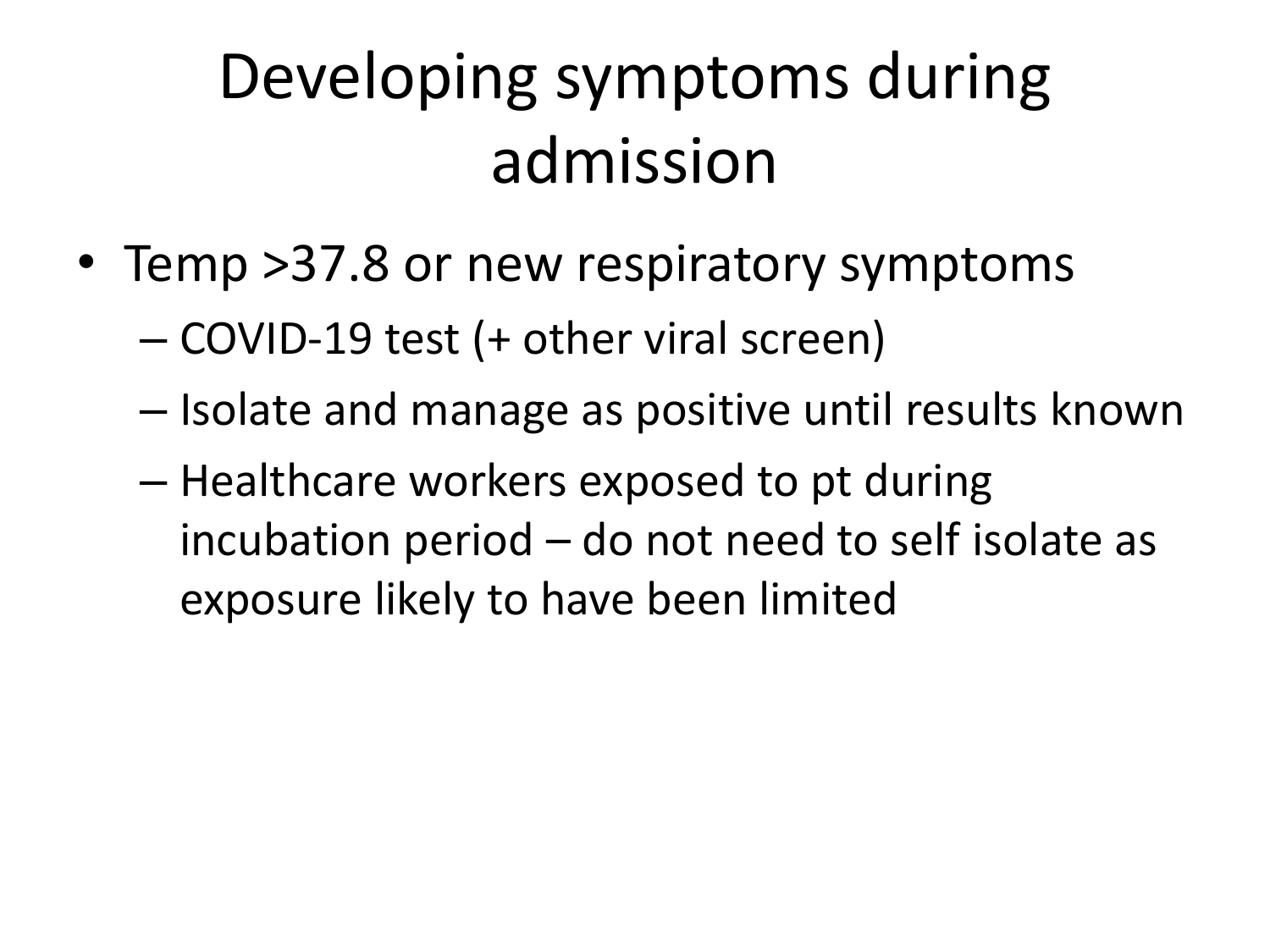# Labour with ? COVID-19

- Latent phase = stay at home
- Advise obstetric unit for delivery
- Isolate on arrival
- Avoid pool *(faecal transmission)*
- Continuous CTG *(risk of hypoxia - fetal compromise in 9/18 babies in Chinese case series)*
- Full MDT assessment include ID / medical specialist
- Treat sepsis if suspected
- Hourly oxygen sats >94% in addition to routine obs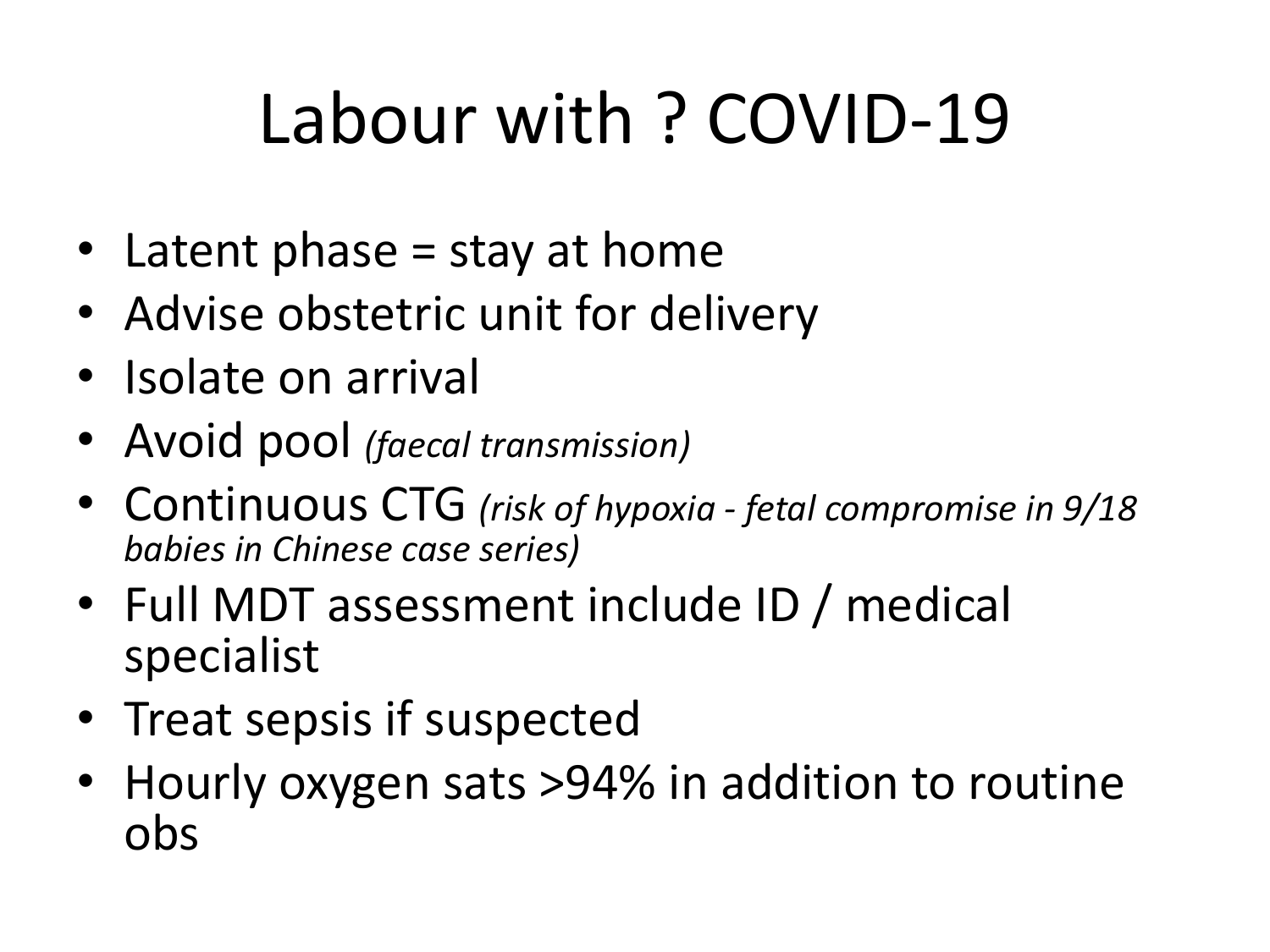# In labour

- Inform:
	- consultant obstetrician,
	- consultant anaesthetist,
	- midwife in charge,
	- consultant neonatologist,
	- neonatal nurse in charge,
	- infection control team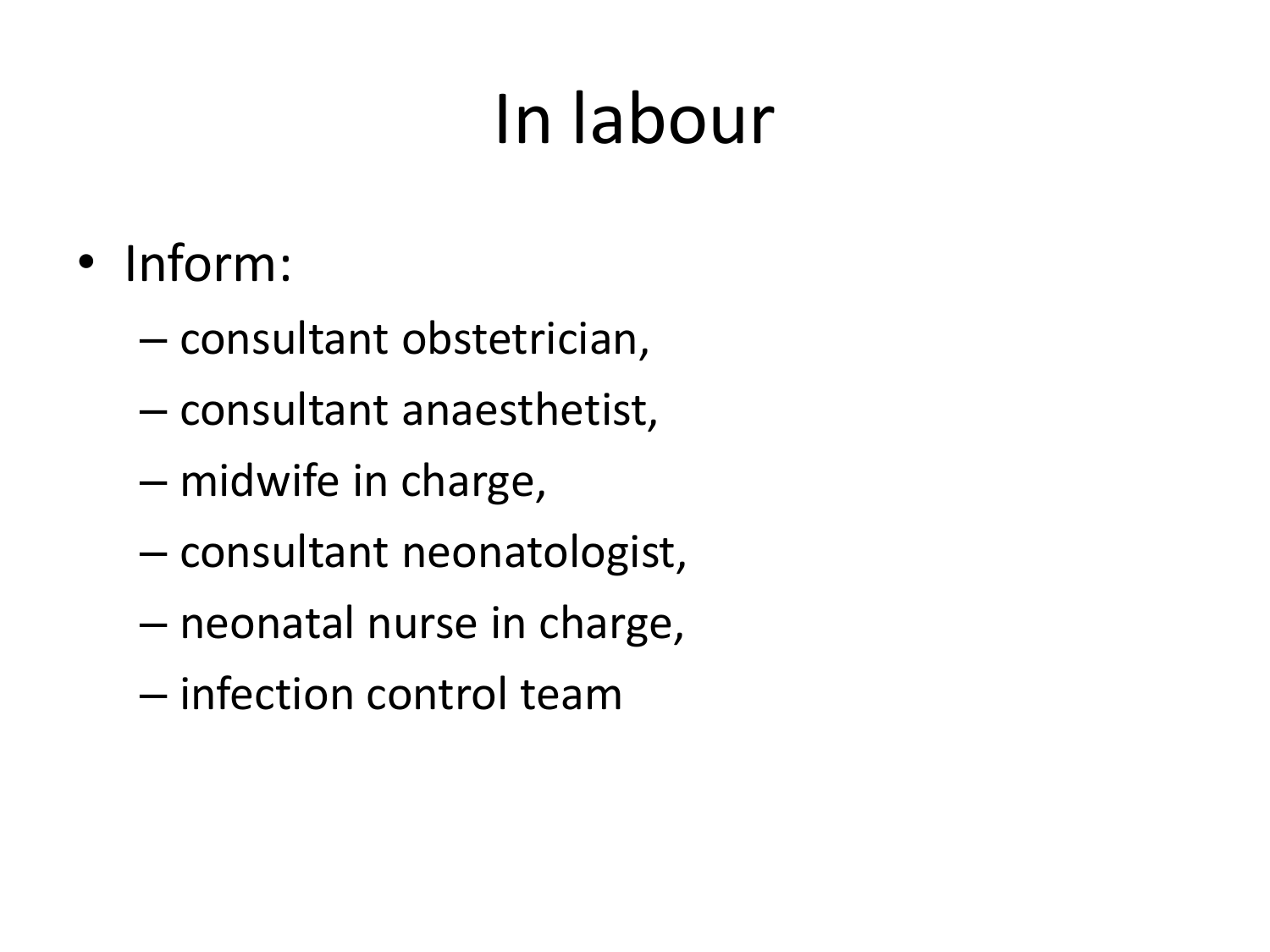#### Birth partners

• Asymptomatic = possibly infected

– Ask to wear a mask and wash hands frequently

• Symptomatic = self-isolate, do not attend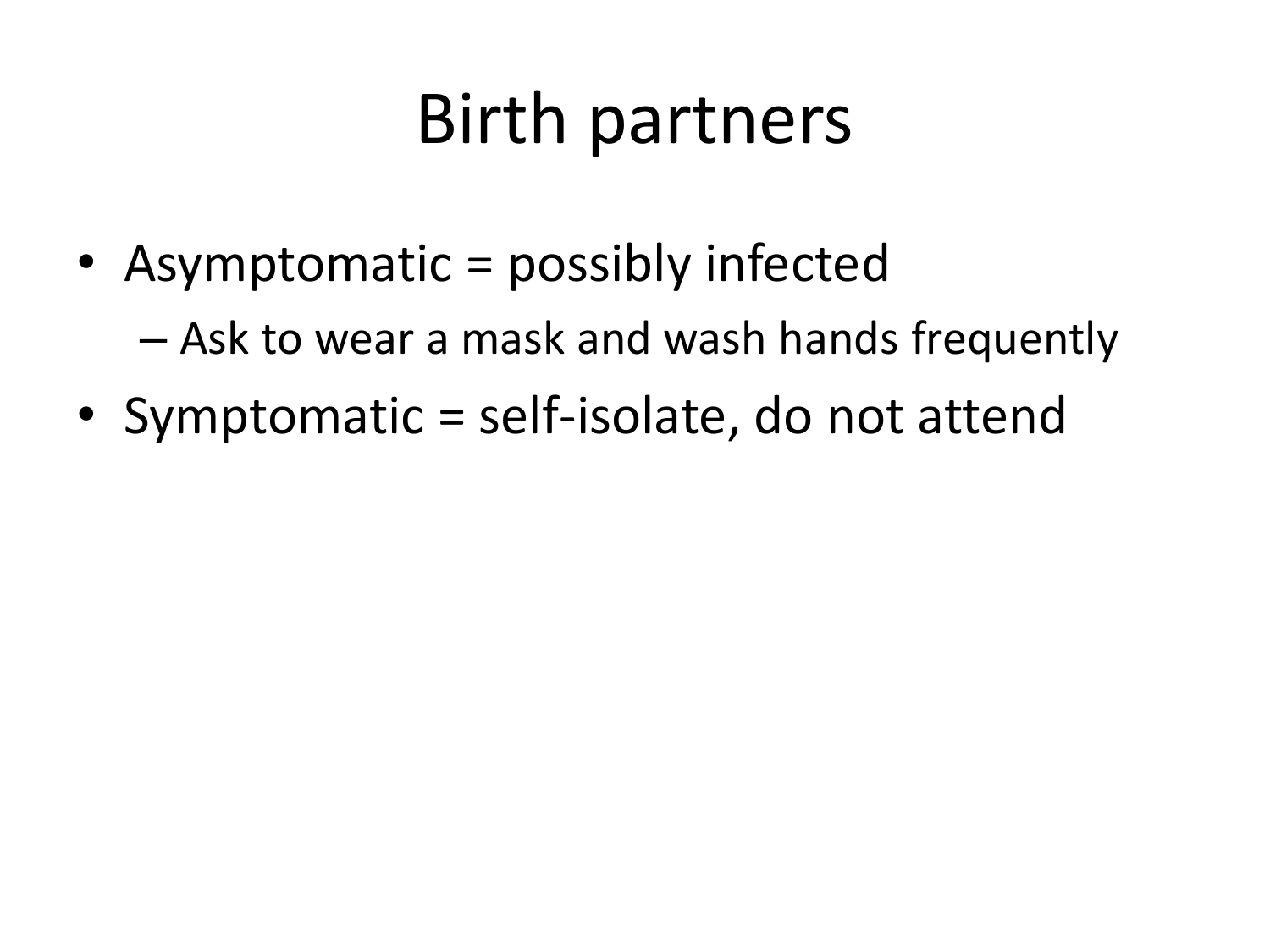# Mode of delivery

• Should not be influenced by the presence of COVID-19, unless respiratory condition demands urgent delivery.

• Shortening second stage should be considered if pt exhausted/hypoxic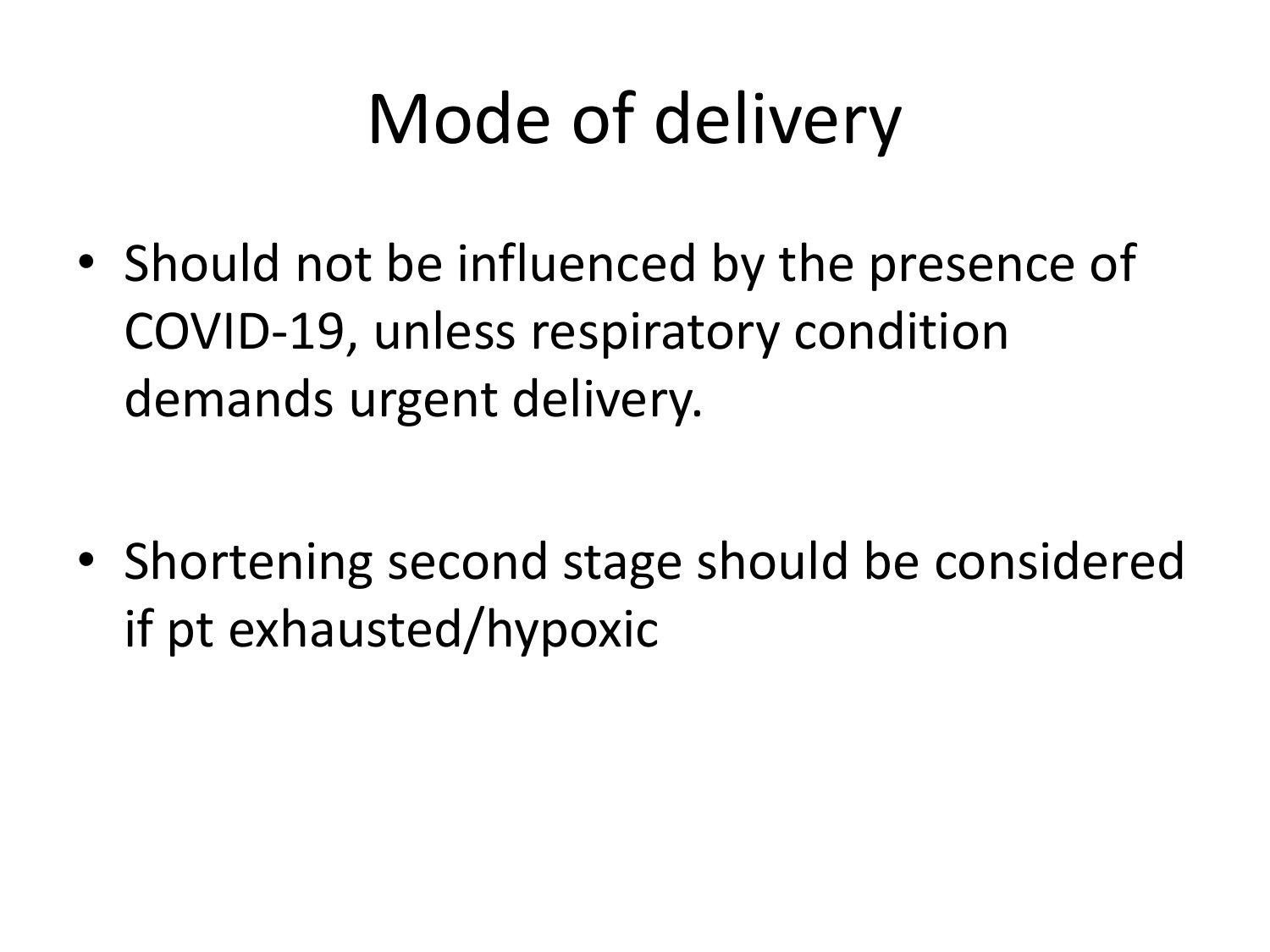#### Obstetric theatres

- Put COVID-19 positive pts at end of list
- Emergency cases use second theatre where available
- Minimise staff in theatre
- Consider running simulation to ensure all staff aware of PPE use

*NB: open suctioning = AGP, consider using swabs instead of suction??*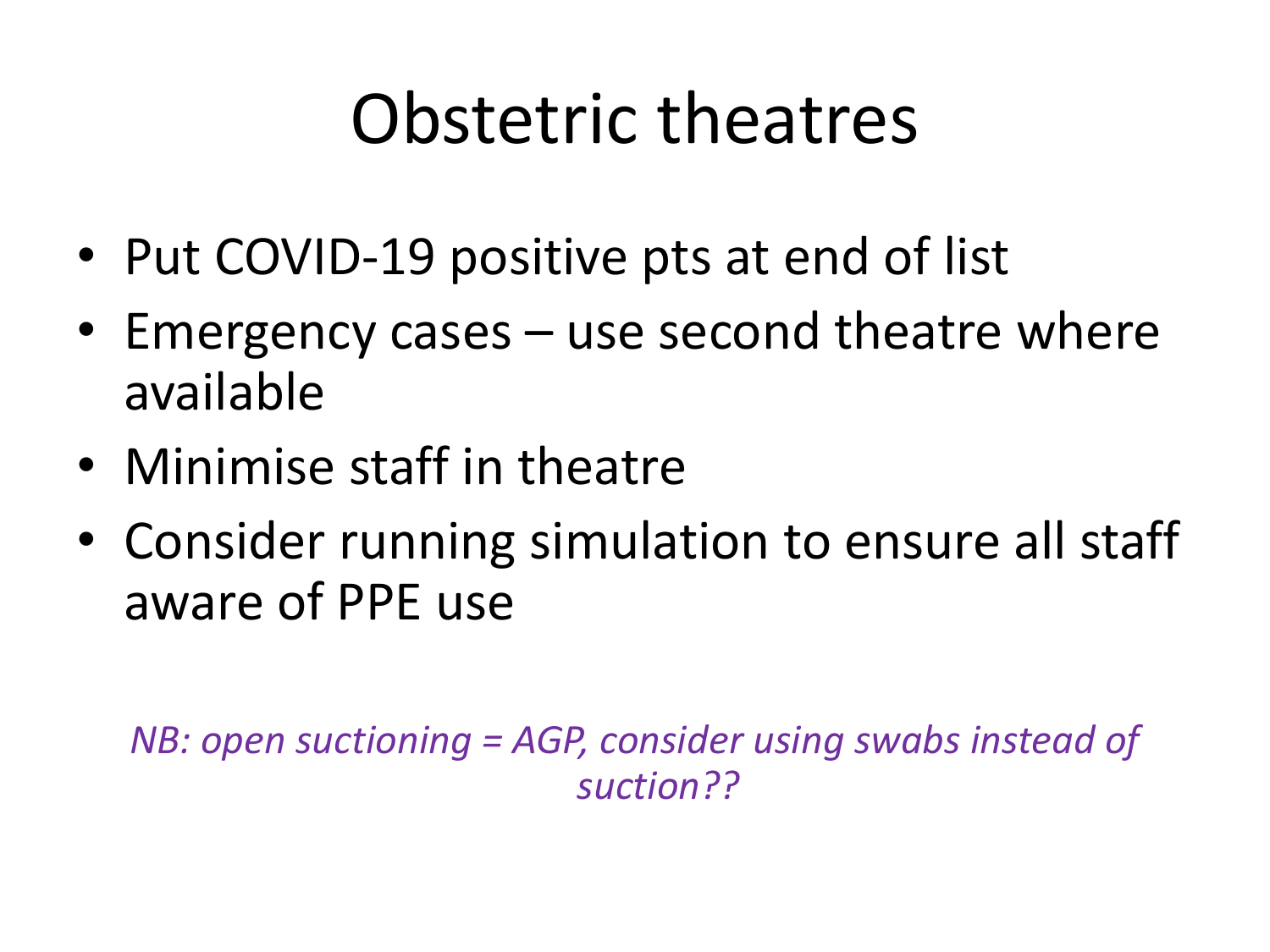### What does AGP mean?

• Aerosol generating procedure

– General anaesthetic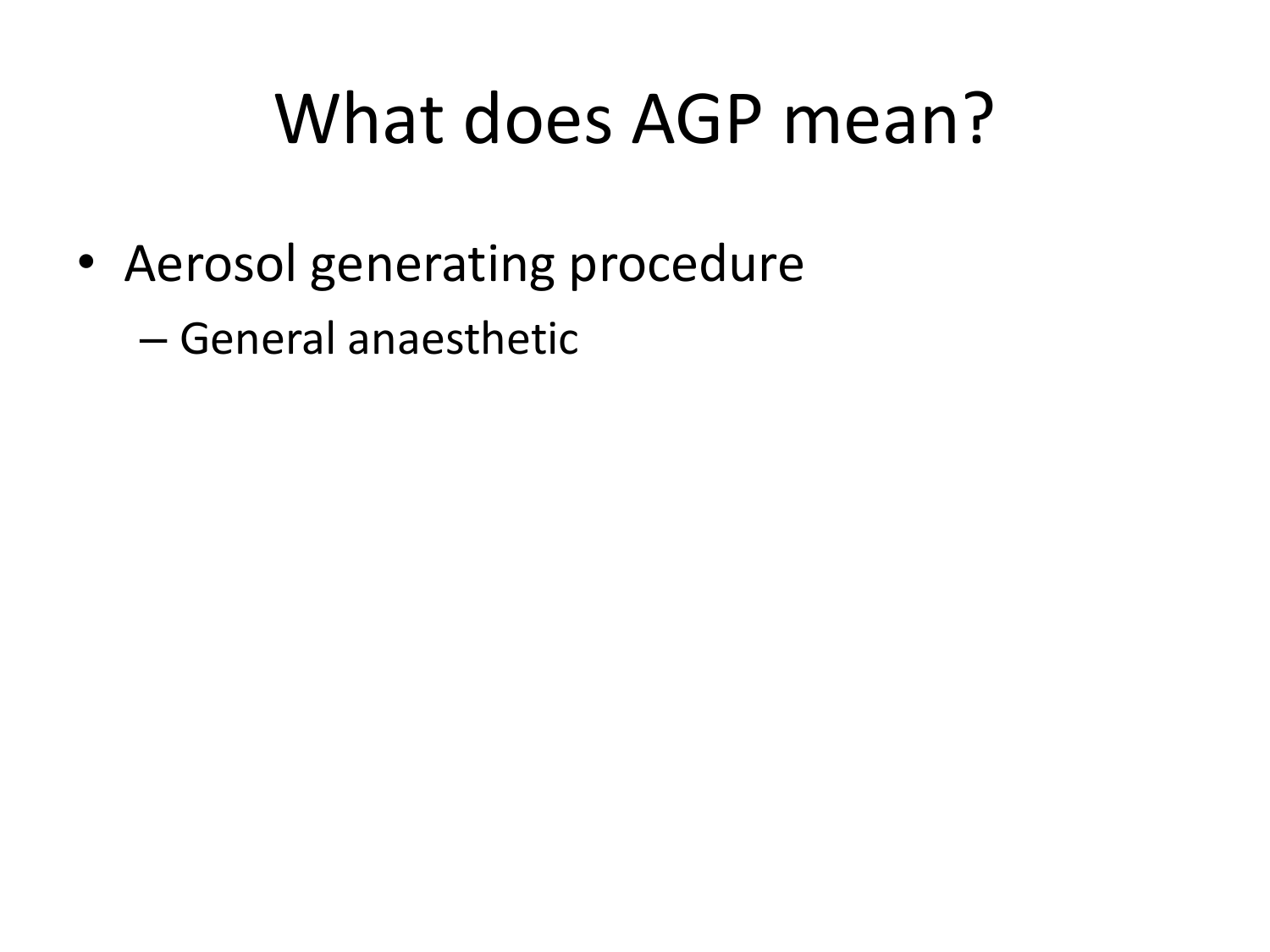### What should we wear?

- Labour
- Pushing / assisted vaginal delivery
- Entonox
- Regional anaesthetic

#### **Gloves, apron, surgical mask + visor**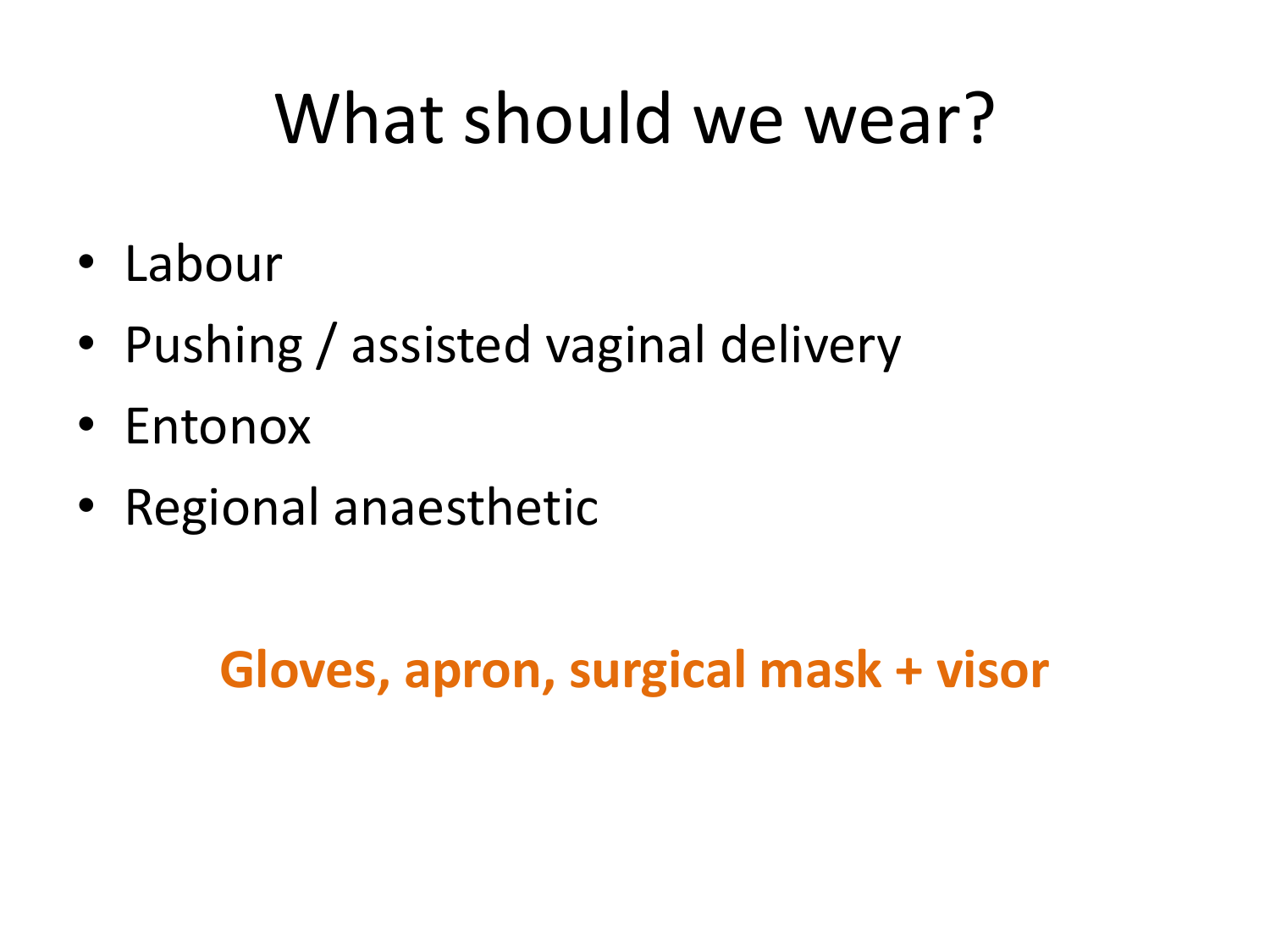### What should we wear?

- Cat 1 CS under GA all scrub team members should scrub and have FFP3 mask etc. on before the GA is commenced
- Elective CS all staff not required for siting regional block should stay out of theatre until block adequate – then would need surgical mask + visor only
- Elective with high risk of conversion to GA consider wearing FFP3 mask + visor from outset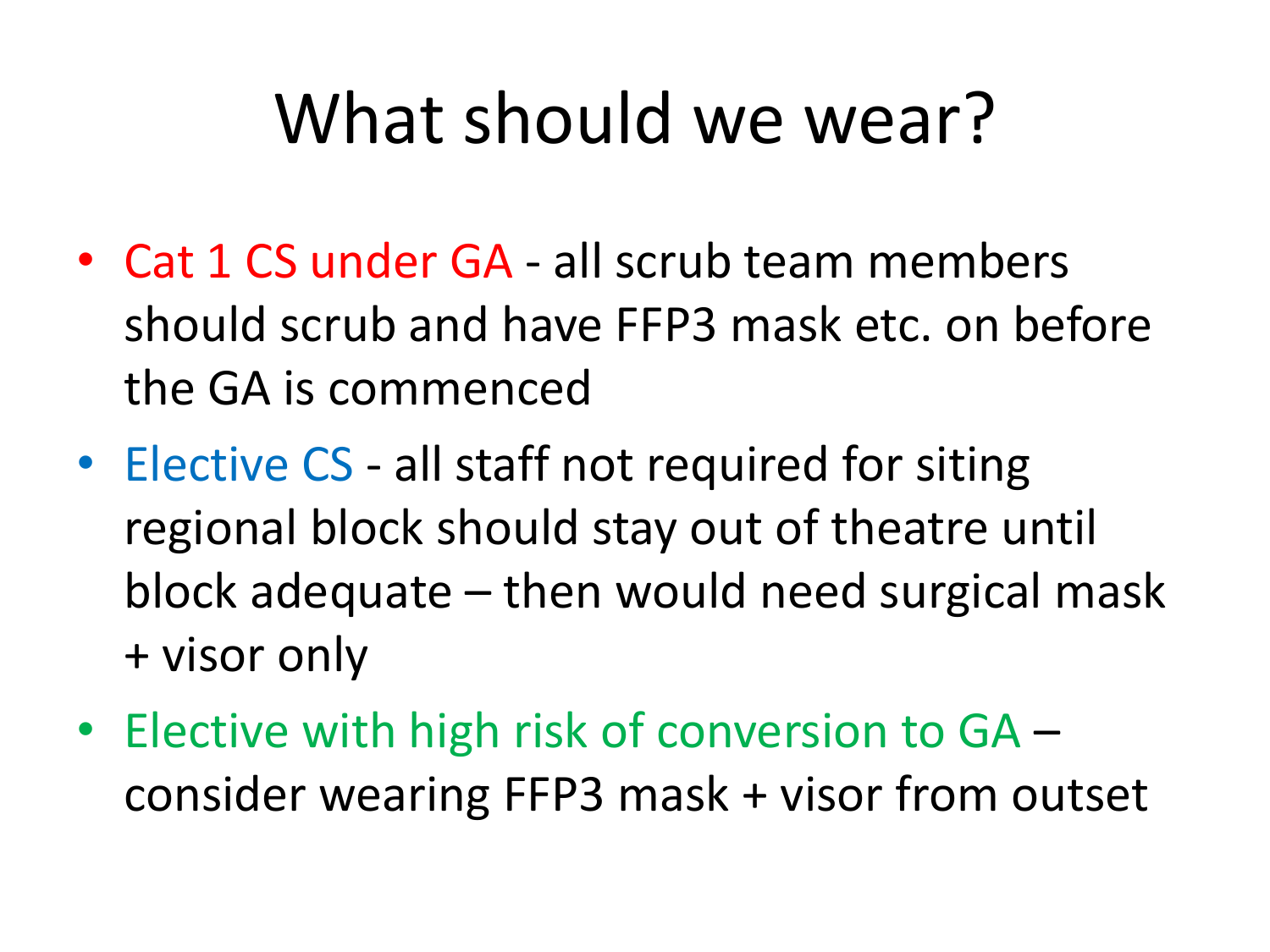# Analgesia / anaesthetic

- Entonox does not = AGP
- Regional analgesia not contra-indicated
- Better than GA if urgent intervention needed

- If Category 1 Caesarean needed
	- PPE must be done despite delay in decisiondelivery time
	- Pt should be informed about this possible delay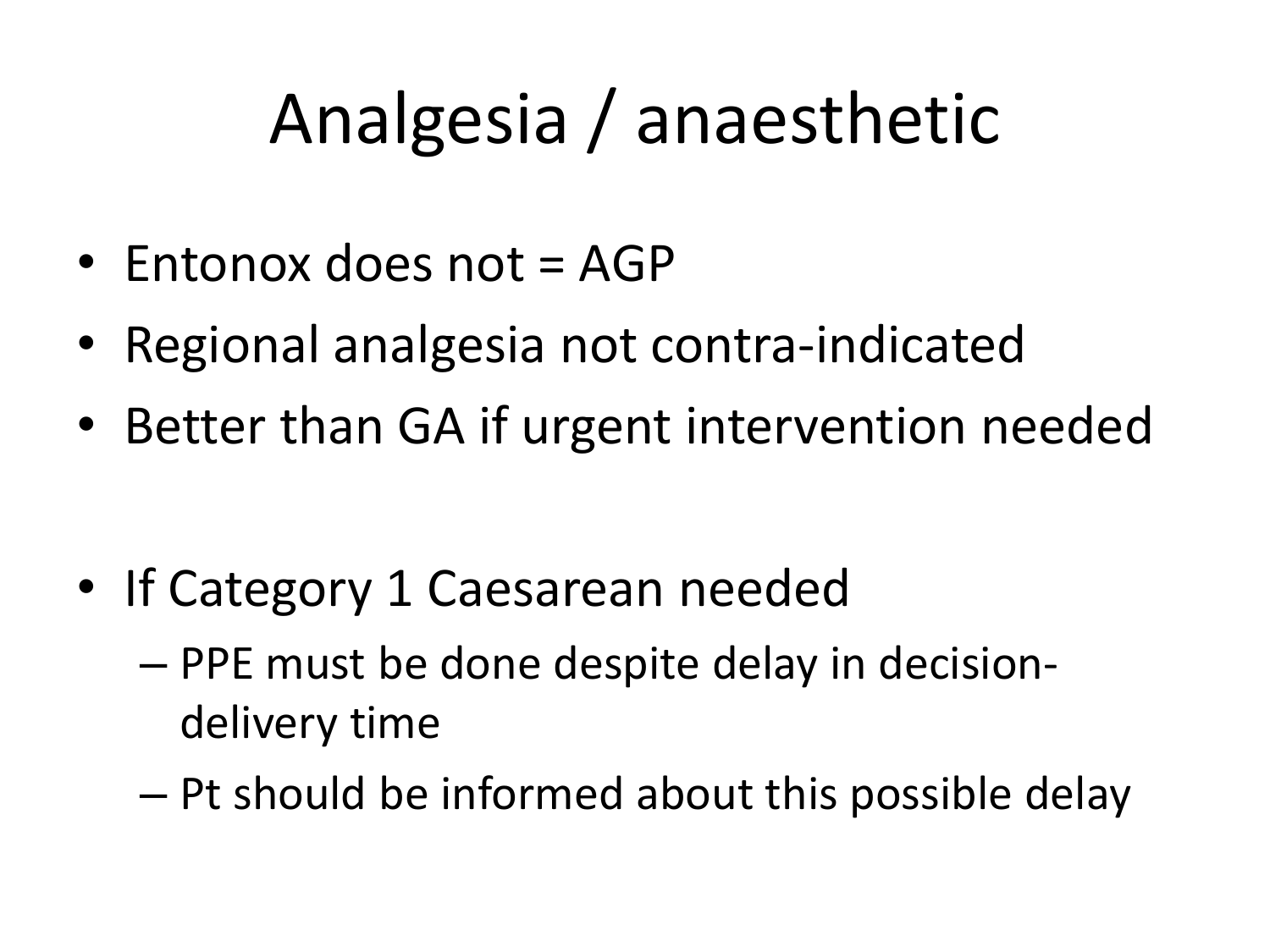#### Neonatal care

- Delayed cord clamping not contraindicated
- Suctioning airways / intubation of baby born to COVID-19+ mum = unlikely that baby is positive :. FFP3 not required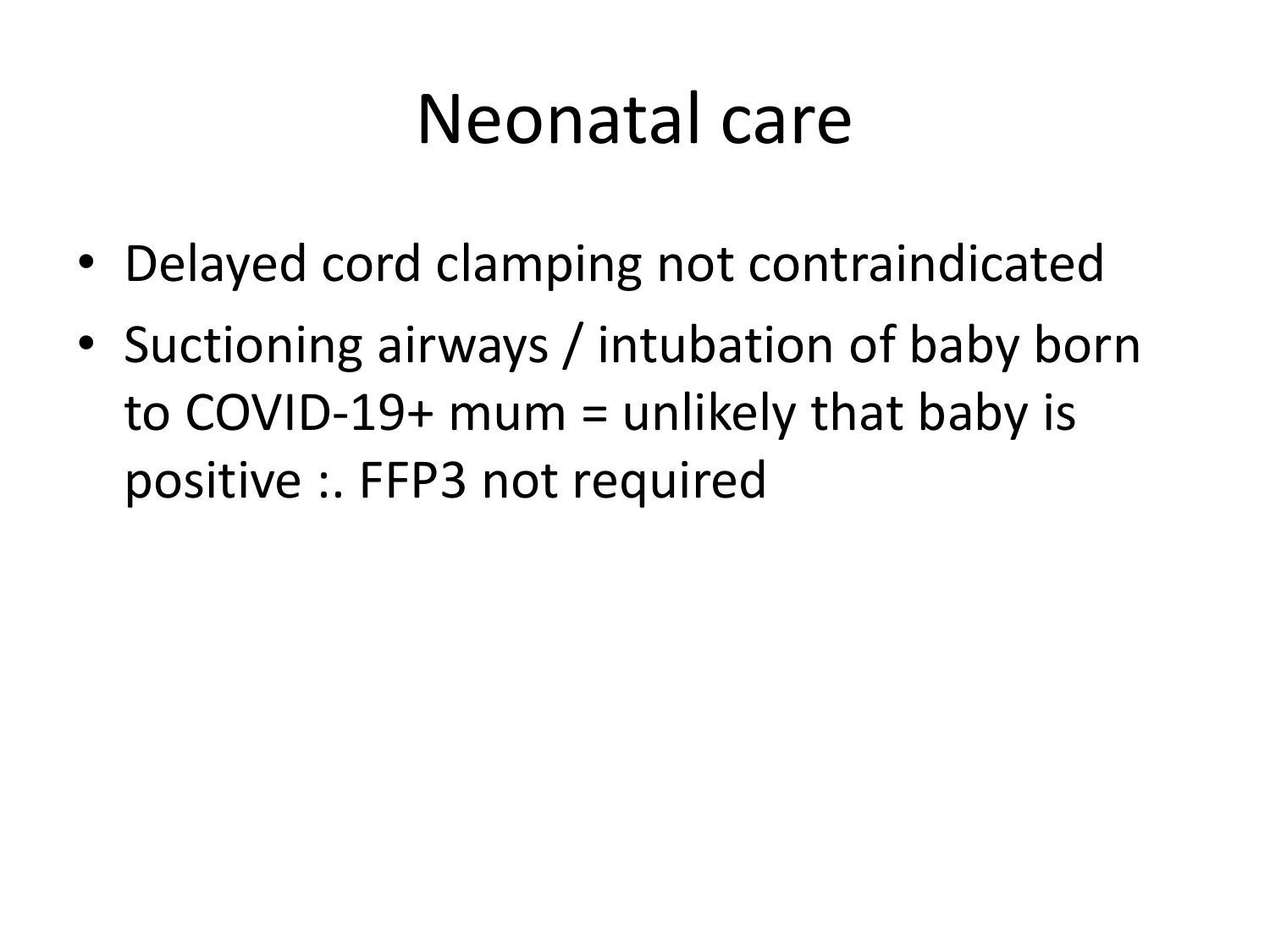# The unwell patient

- CXR and chest CT with fetal shield
- Stabilise mum as priority

– Increase in resps = start oxygen (even if sats normal)

- Senior MDT decision regarding timing/mode of delivery and best ward to care for her
- Give steroids as usually would no impact on COVID-19
- Hourly input-output
- Caution with fluid bolus > slow infusion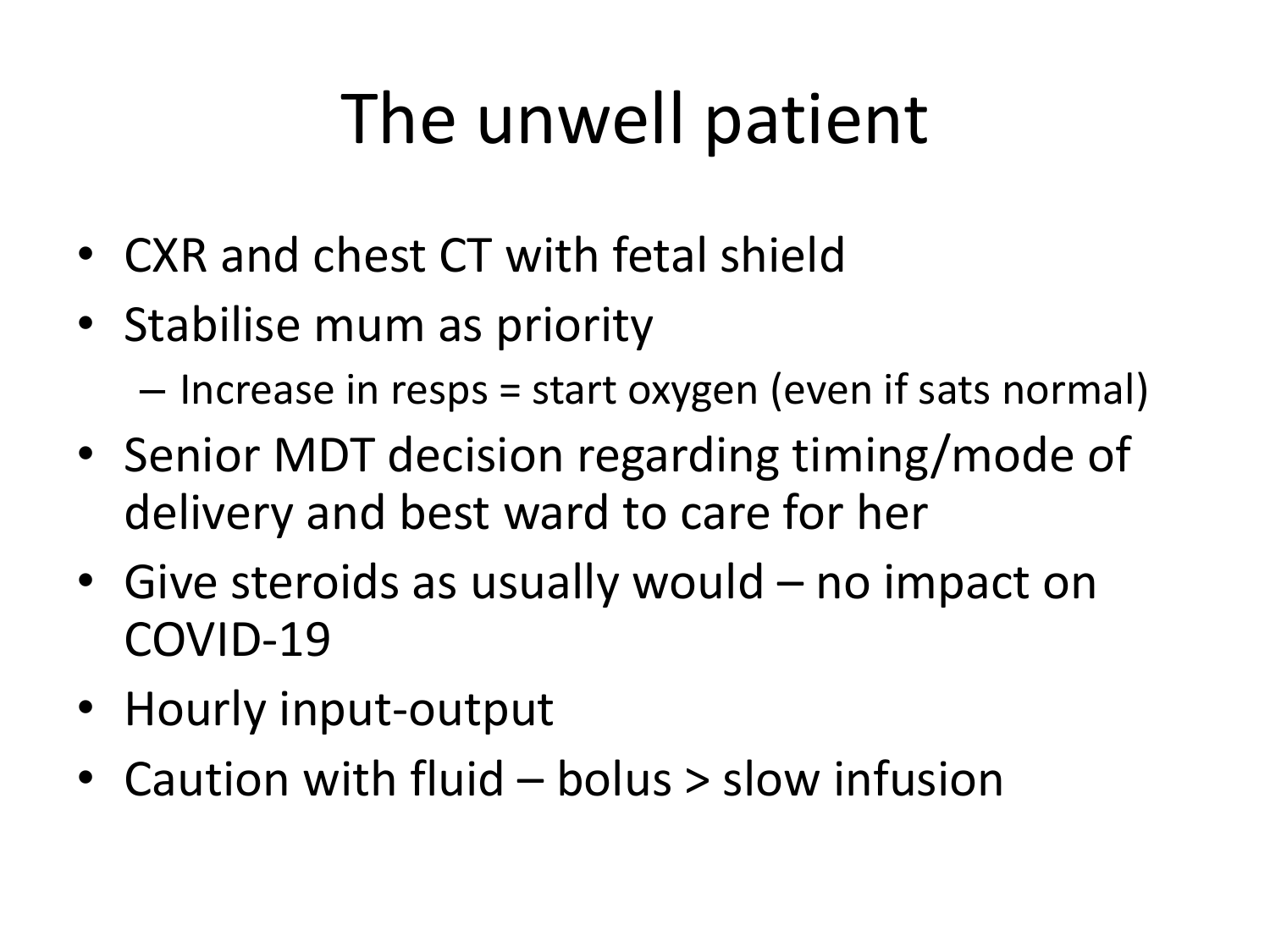### Additional investigations

- ECG, CTPA
- FBC *– note lymphocytes usually normal/low with COVID-19*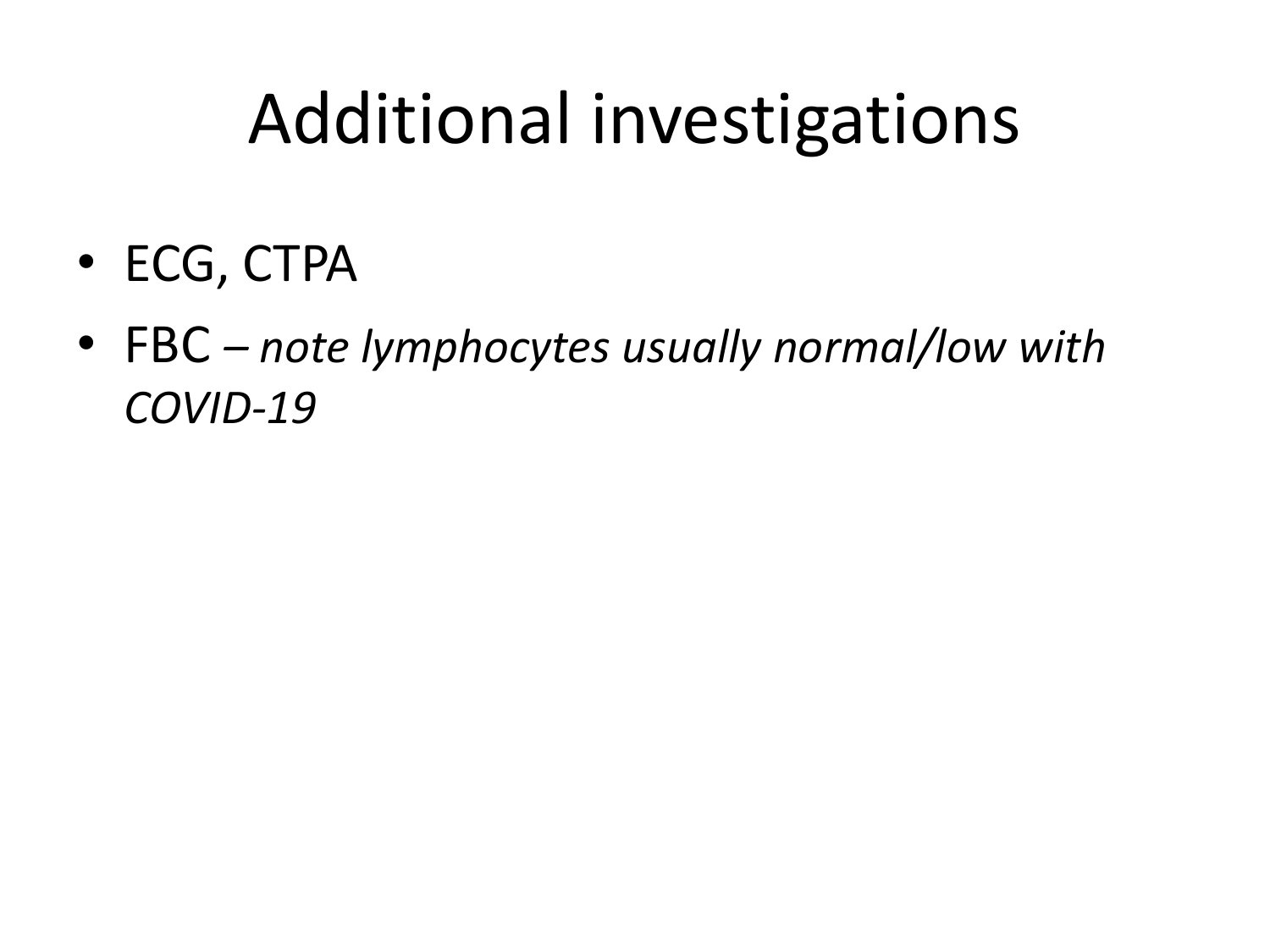# The unwell patient in labour

- Inform neonatal team asap
- Aim for neutral fluid balance (ARDS + overload  $=$  bad)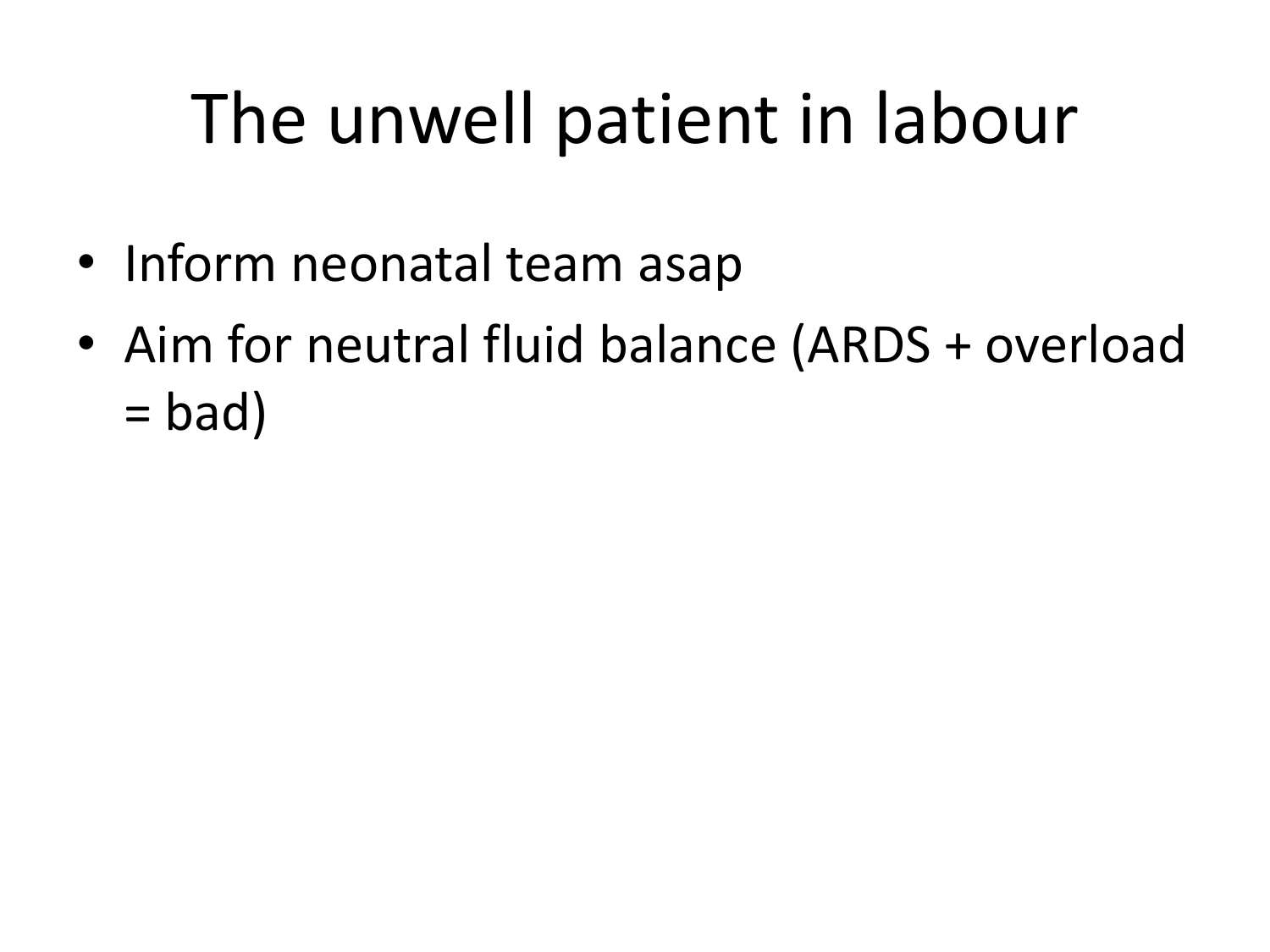#### Postnatal care

- Keep mum and baby together if well
- Follow RCPCH guidelines for baby
- Breastfeeding currently acceptable
	- Hand wash before touching baby
	- Avoid coughing/sneezing on baby whilst feeding
	- Consider facemask
	- Pump cleaning after each use
	- Consider asking well person to give baby expressed milk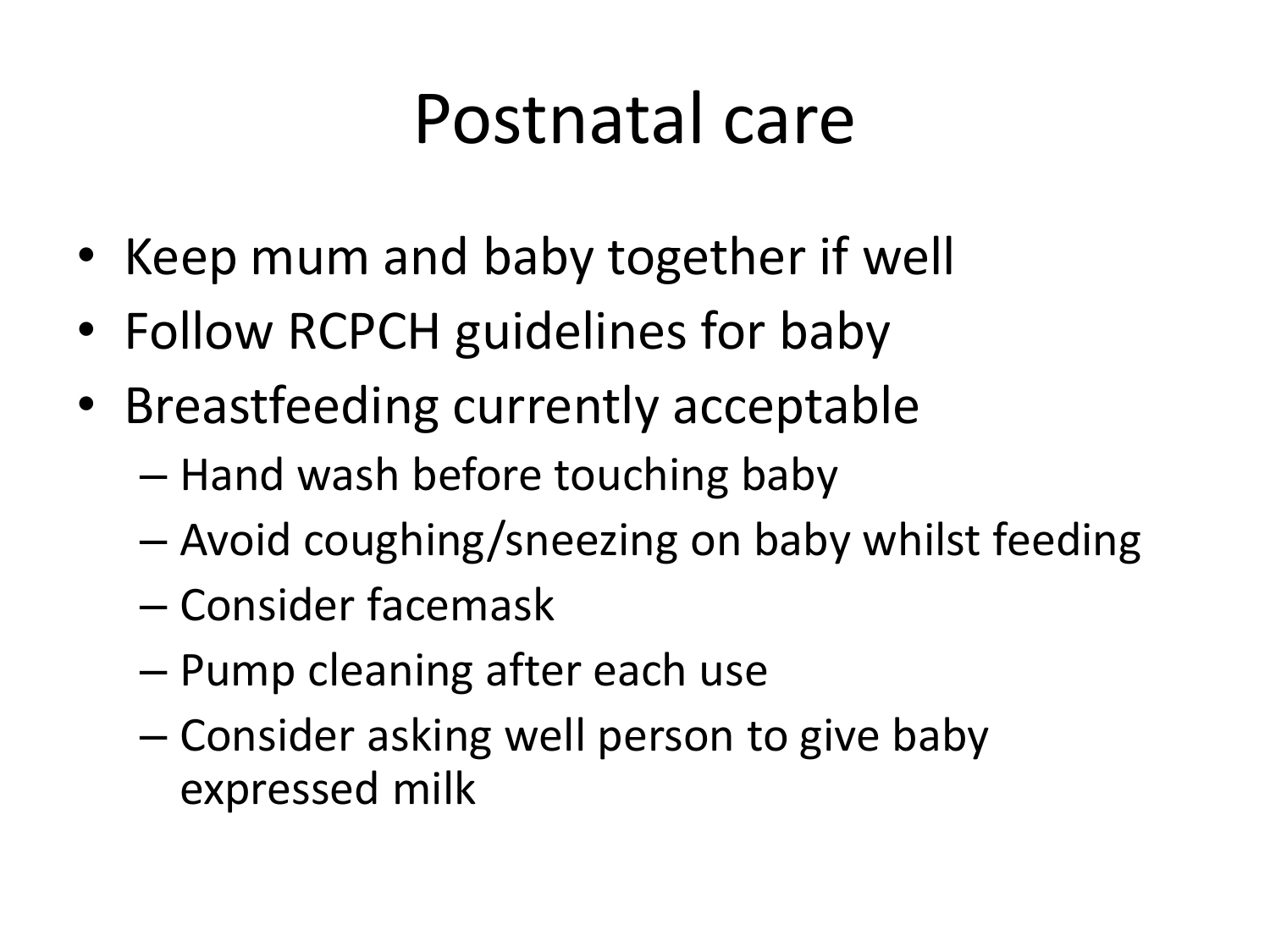# After recovery from COVID-19

- Re-arrange scheduled ANC for after the isolation period
- Growth scans recommended, start 14 days after acute illness resolved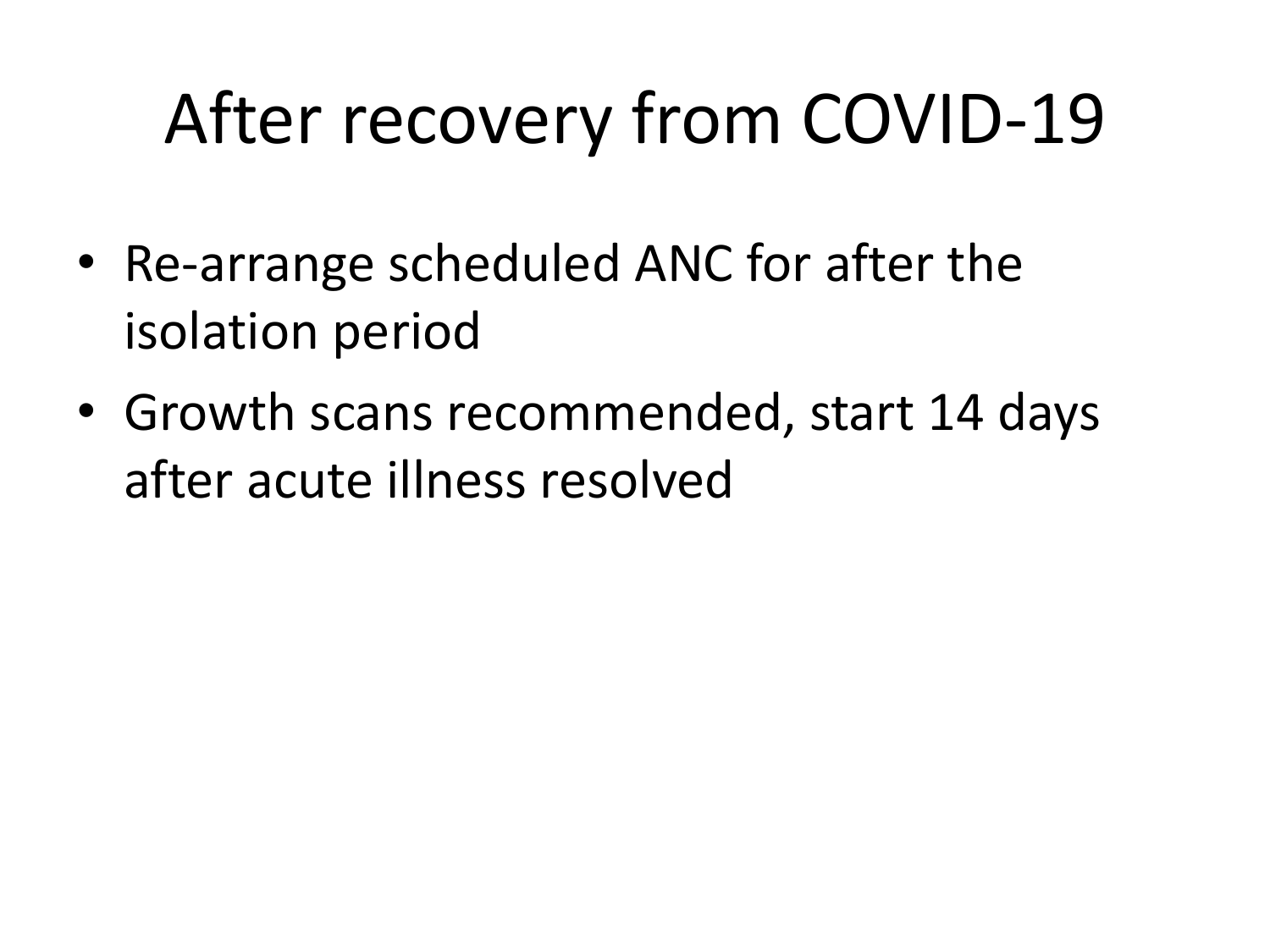#### Flow chart to assess COVID-19 risk in maternity unit attendees

Derived from Royal London flowchart developed by Dr Misha Moore

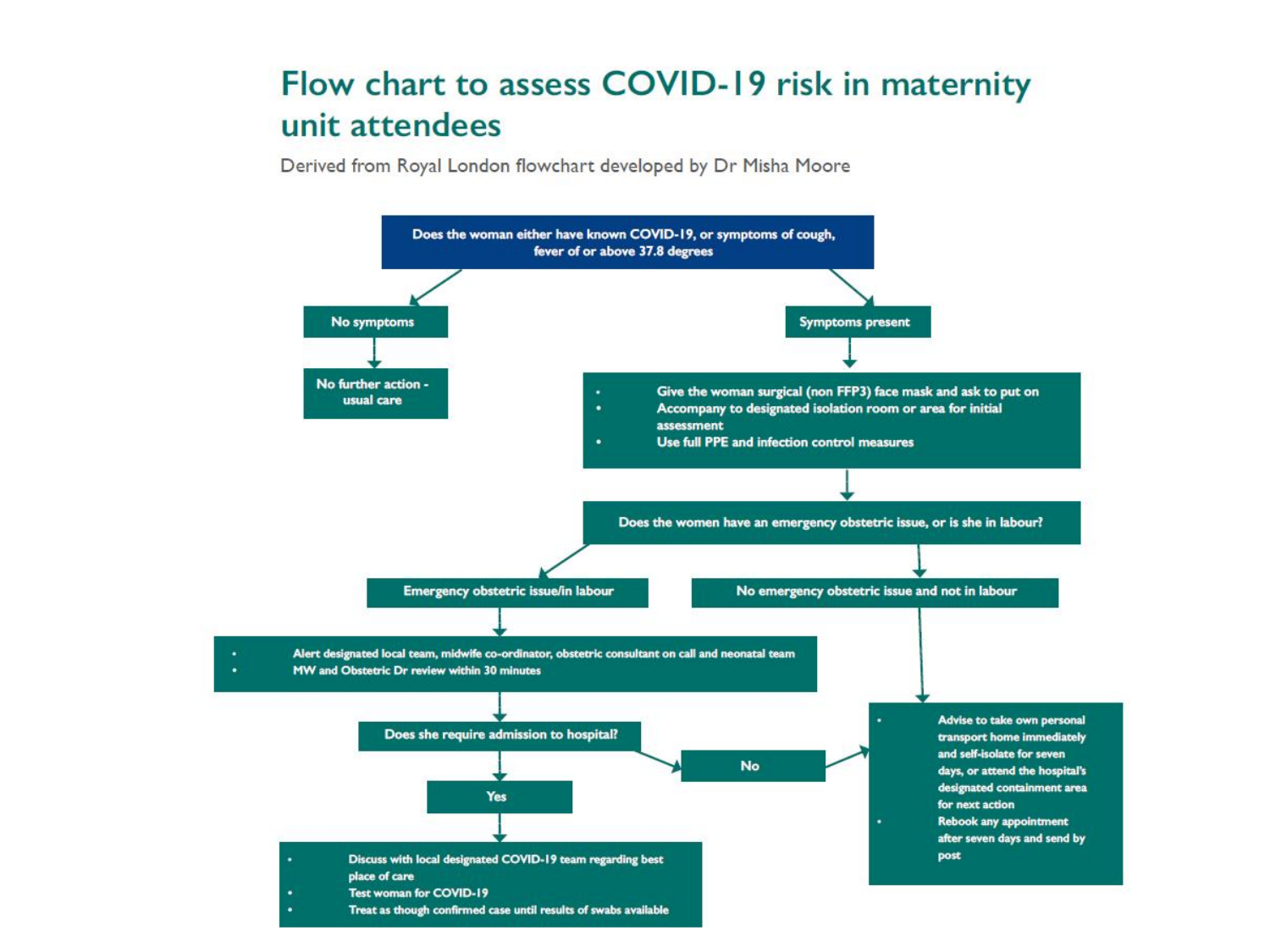#### **Intercollegiate General Surgery Guidance on COVID-19**

- COVID-19 should be sought in any patient needing emergency surgery by history, COVID-19 testing, recent CT chest (last 24h) or failing that CXR. Any patient undergoing abdominal CT scan must also have CT chest.
- Any patient currently prioritised to undergo urgent **planned surgery** must be assessed for COVID-19 as above and the current greater risks of adverse outcomes factored into planning and consent.
- Full Personal Protective Equipment (PPE) should be used for laparotomy except perhaps when the patient is convincingly negative for COVID-19, but note that current tests maybe false negative. Full PPE includes wearing visors or eye protection. It is imperative to practise donning and doffing PPE in advance.
- **Laparoscopy should generally not be used** as it risks aerosol formation and infection. Consider laparoscopy **only** in extremely selected cases where the mortality benefit is substantially beyond doubt in the current situation.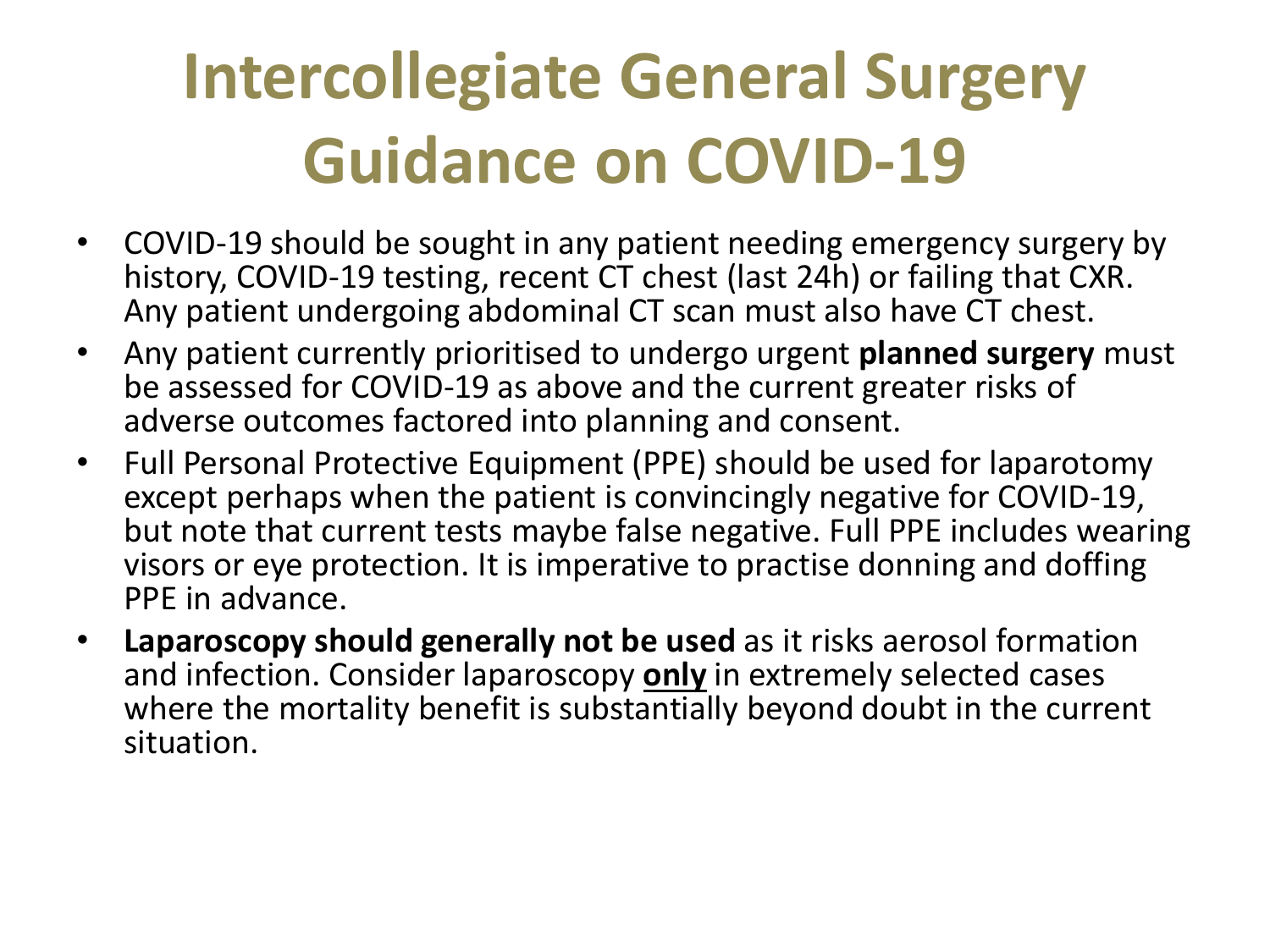### **Intercollegiate General Surgery Guidance on COVID-19**

#### • **In theatre:**

- Minimum number of staff in theatre
- Full protective PPE including visors for all staff in theatre
- Stop positive ventilation in theatre during procedure and for at least 20 minutes after the patient has left theatre
- Smoke evacuation for diathermy / other energy sources
- Patients are intubated and extubated in theatre staff immediately present should be at a minimum.
- Risk situations in surgery also include:
	- Approaching a coughing patient, for example, even if COVID-19 has not been diagnosed. Protection including eye shield is needed.
	- Naso-gastric tube placement is an aerosol generating procedure (AGP). AGPSs are high risk. Full PPE is needed. Consider carrying out in a specified location.
	- **Only emergency endoscopic** procedures should be performed . No diagnostic work to be done and BSG guidance followed. Upper GI procedures are high risk AGPs and full PPE must be used.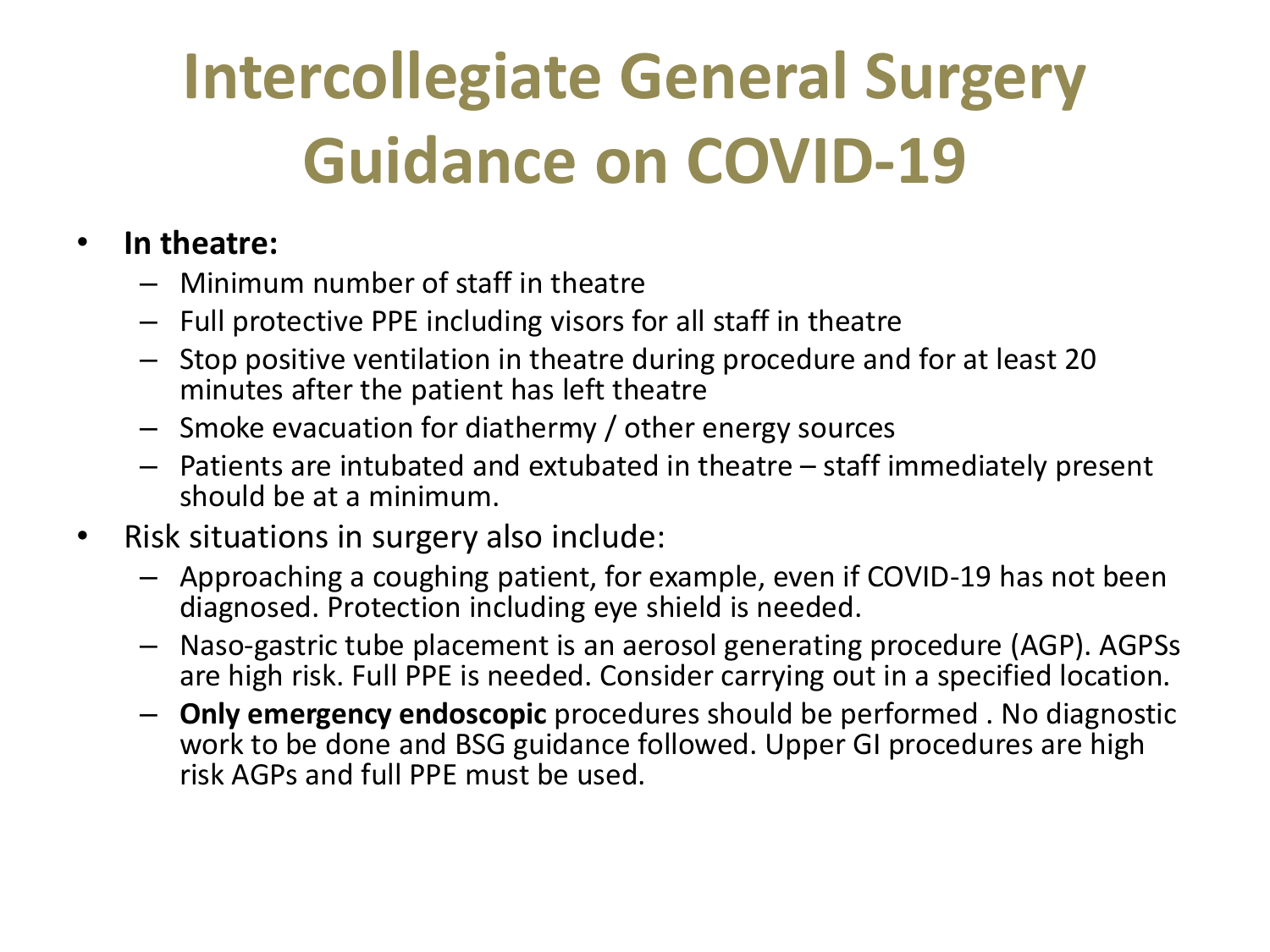